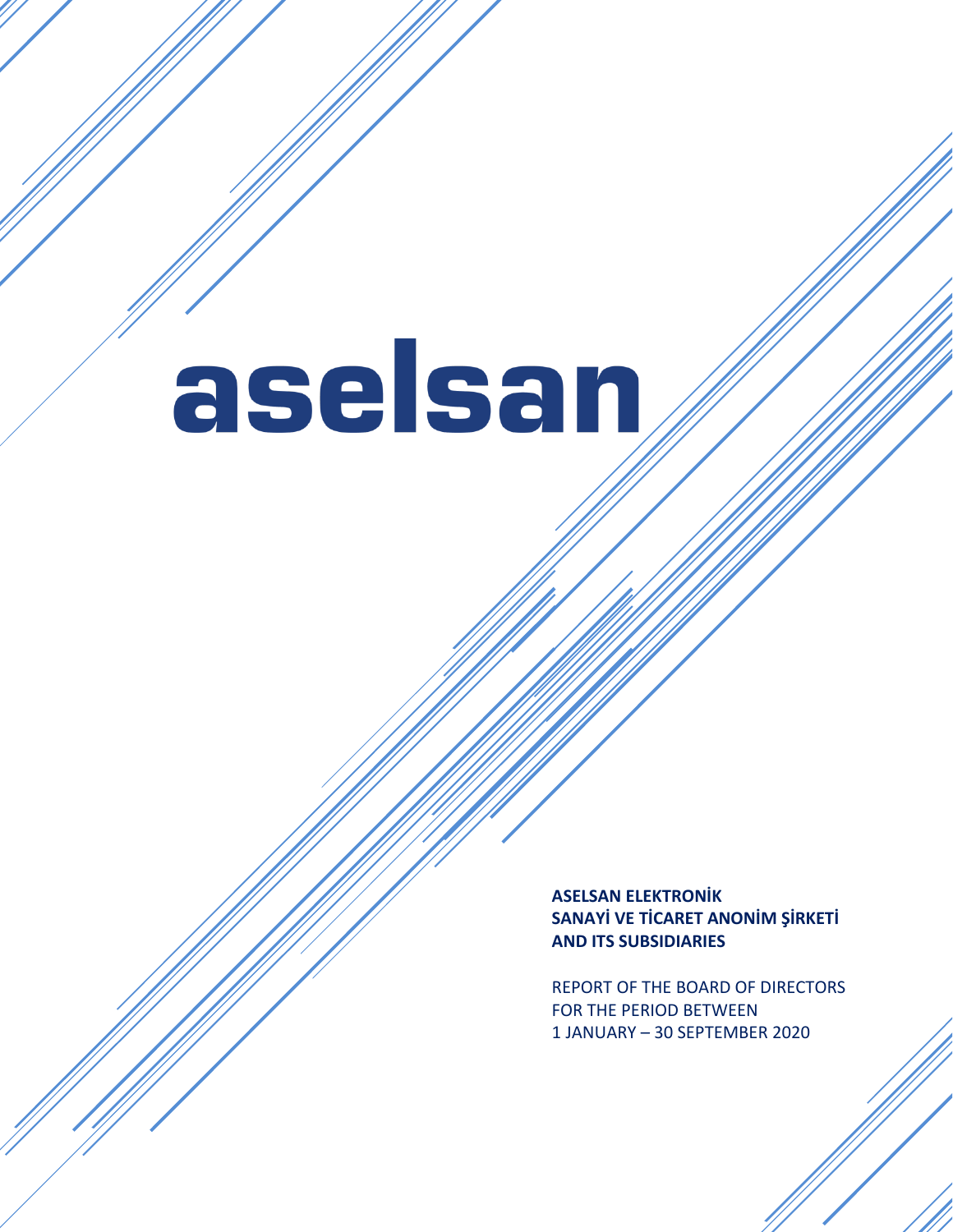# **Content Page Number**

| 1.  |     |                                                                                                                                                                                                                                                                                                                                                                                            |  |  |
|-----|-----|--------------------------------------------------------------------------------------------------------------------------------------------------------------------------------------------------------------------------------------------------------------------------------------------------------------------------------------------------------------------------------------------|--|--|
| 2.  |     |                                                                                                                                                                                                                                                                                                                                                                                            |  |  |
| З.  |     |                                                                                                                                                                                                                                                                                                                                                                                            |  |  |
|     | a.  |                                                                                                                                                                                                                                                                                                                                                                                            |  |  |
|     | b.  | Information on Business Partnerships, Associates, Subsidiaries, Joint Ventures and Branches  7                                                                                                                                                                                                                                                                                             |  |  |
| 4.  |     | Main Factors That Affect the Performance, Investment and Dividend Policy of the Company  9                                                                                                                                                                                                                                                                                                 |  |  |
| 5.  |     |                                                                                                                                                                                                                                                                                                                                                                                            |  |  |
|     | a.  |                                                                                                                                                                                                                                                                                                                                                                                            |  |  |
|     | b.  |                                                                                                                                                                                                                                                                                                                                                                                            |  |  |
| 6.  |     |                                                                                                                                                                                                                                                                                                                                                                                            |  |  |
|     | a.  |                                                                                                                                                                                                                                                                                                                                                                                            |  |  |
|     | b.  |                                                                                                                                                                                                                                                                                                                                                                                            |  |  |
|     | c.  |                                                                                                                                                                                                                                                                                                                                                                                            |  |  |
|     | i.  |                                                                                                                                                                                                                                                                                                                                                                                            |  |  |
|     | ii. |                                                                                                                                                                                                                                                                                                                                                                                            |  |  |
|     | d.  |                                                                                                                                                                                                                                                                                                                                                                                            |  |  |
|     | e.  |                                                                                                                                                                                                                                                                                                                                                                                            |  |  |
| 7.  |     | Changes in the Legislation Which Would Have Significant Impact on the Activities of the Company  16                                                                                                                                                                                                                                                                                        |  |  |
| 8.  |     |                                                                                                                                                                                                                                                                                                                                                                                            |  |  |
| 9.  |     |                                                                                                                                                                                                                                                                                                                                                                                            |  |  |
| 10. |     | Information Regarding the Transactions Made within the Reporting Period17                                                                                                                                                                                                                                                                                                                  |  |  |
|     | a.  |                                                                                                                                                                                                                                                                                                                                                                                            |  |  |
|     | b.  | Collective Agreement Implementations, Rights and Benefits Provided to the Personnel and                                                                                                                                                                                                                                                                                                    |  |  |
|     | c.  | If it is an affiliate company, the legal transactions carried out in favor of the parent company or<br>its affiliate with the parent company, with an affiliate company connected to the parent<br>company with the direction of the parent company and all other measures taken or avoided to<br>be taken in favor of the parent company or its affiliate in the previous activity year17 |  |  |
|     | d.  | If it is an affiliate company, whether any counter performance was realized for each legal<br>transaction according to the known status and conditions at the time the legal transaction<br>mentioned in article iii was realized or at the time the measures were taken or avoided to be<br>taken and whether the company incurred losses due to the taken or avoided measure and if the  |  |  |
|     | e.  |                                                                                                                                                                                                                                                                                                                                                                                            |  |  |
| 11. |     |                                                                                                                                                                                                                                                                                                                                                                                            |  |  |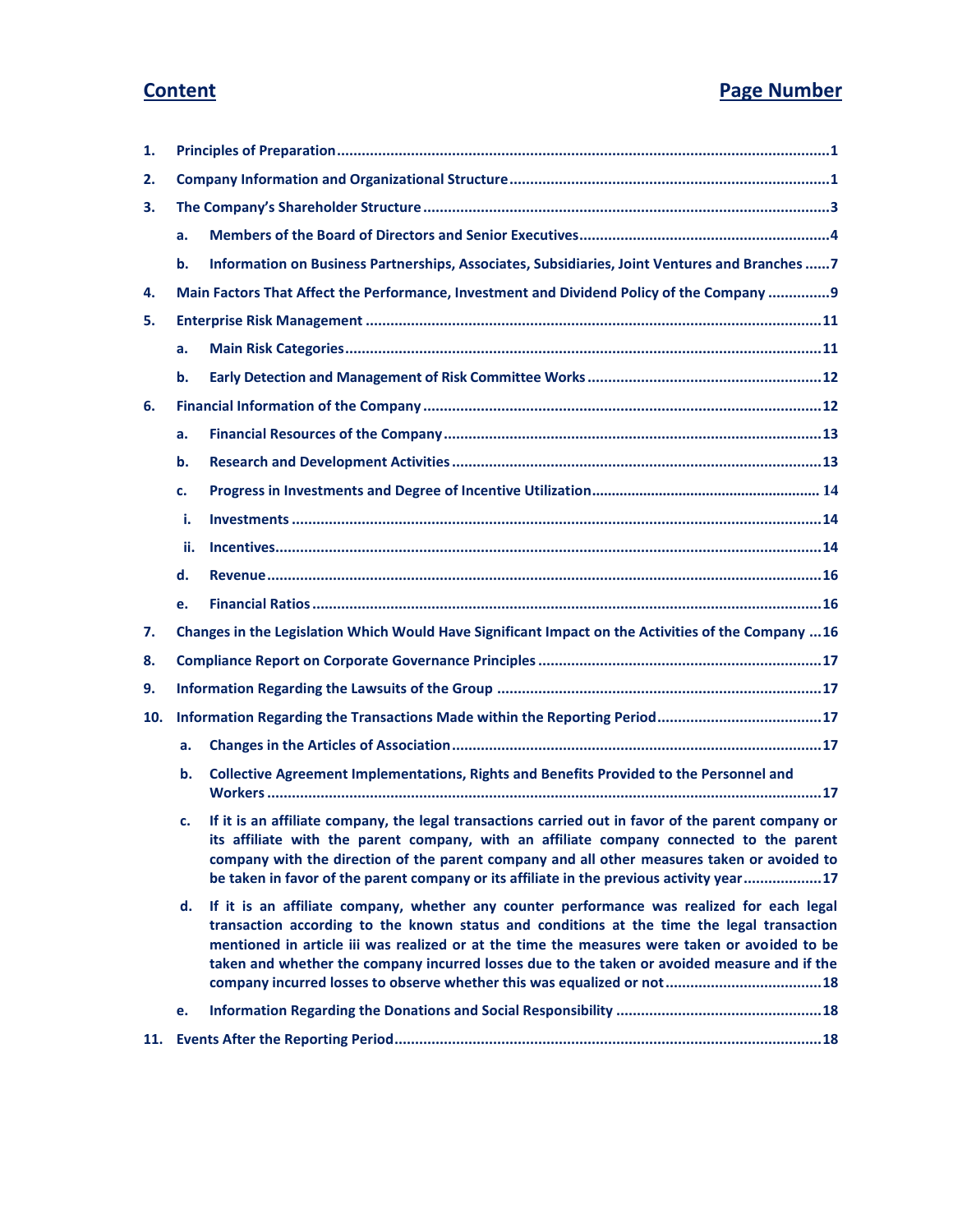### <span id="page-2-0"></span>**1. Principles of Preparation**

The interim report of the Board of Directors is prepared on the basis of Communiqué Series II, No: 14.1 "Principles of Financial Reporting in Capital Markets" dated 13 June 2013.

The report comprises the events took place during the period 1 January – 30 September 2020. The title of the main shareholder in the report is ASELSAN Elektronik Sanayi ve Ticaret A.Ş and will be referred as "the Company" in the accompanying notes.

The Company's consolidated subsidiaries are ASELSAN Baku ("ASELSAN Baku"), Mikroelektronik Ar-Ge Tasarım ve Ticaret Ltd. Co. ("Mikro AR-GE"), ASELSANNET Elektronik ve Haberleşme Sistemleri Sanayi Ticaret İnşaat ve Taahhüt Ltd. Co. ("ASELSANNET"), ASELSAN Malaysia Sdn. Bhd. ("ASELSAN Malaysia"), ASELSAN Konya Silah Sistemleri Anonim Şirketi ("ASELSAN Konya"), BITES Savunma Havacılık ve Uzay Teknolojileri Yazılım A.Ş. ("BITES"), ASELSAN Global A.Ş. ("GLOBAL"), ULAK Haberleşme A.Ş. ("ULAK") and ASELSAN Ukraine LLC ("ASELSAN Ukraine"). Three branch offices; Aselsan Elektronik Sanayi ve Ticaret Anonim Şirketi EP Co. (''ASELSAN South Africa''), ASELSAN Makedonya Corridor-10 Highway Toll Collection System Project (''ASELSAN Macedonia'') and ASELSAN Kıbrıs İleri Teknolojiler Araştırma Merkezi ("ASELSAN Cyprus") located in South Africa, Macedonia and Turkish Republic of Northern Cyprus ("TRNC") , respectively.

<span id="page-2-1"></span>They are collectively referred as the "Group" in the accompanying notes.

### **2. Company Information and Organizational Structure**

The Company is a leading defense industry establishment developing advanced technology system solutions within land, air, naval and aerospace platforms.

The Company, being an establishment of Turkish Armed Forces Foundation ("TSKGV"), stands in a position of a technology center within the fields of design, development, manufacturing, system integration, modernization and after sales services of military and civil communication systems, avionics systems, electronic warfare and intelligence systems, radar systems, command and control systems, naval warfare systems, security systems, transportation systems, energy systems, traffic and automation systems, medical systems, electro-optic systems and products.

The Company has been restructured under five Vice Presidencies that will carry the production and engineering tasks, which are; Communication and Information Technologies ("HBT"), Microelectronics, Guidance and Electro-Optics ("MGEO"), Defense Systems Technologies ("SST"), Radar, Electronic Warfare and Intelligence Systems ("REHİS") and Transportation, Security, Energy, Automation and Medical Systems ("UGES").

In order for General Management to fulfill planning at strategic level, pursuing and assessing functions in a more efficient way, four different Vice Presidencies have been constituted as Financial Management Vice Presidency, Corporate Management Vice Presidency, Technology and Strategy Vice Presidency and Business Development and Marketing Vice Presidency; in addition to these Vice Presidencies there are also Legal Affairs and Office Of The Private Secretary.

The Internal Audit Department and Board of Directors Planning and Coordination Management have been established under the Board of Directors.

The Company maintains production and engineering operations in Ankara, Macunköy, Akyurt and Gölbaşı campuses and engineering operations in METU Teknokent, Hacettepe Teknokent, Teknopark Ankara and Teknopark İstanbul. General Management is located in Ankara Macunköy campuse.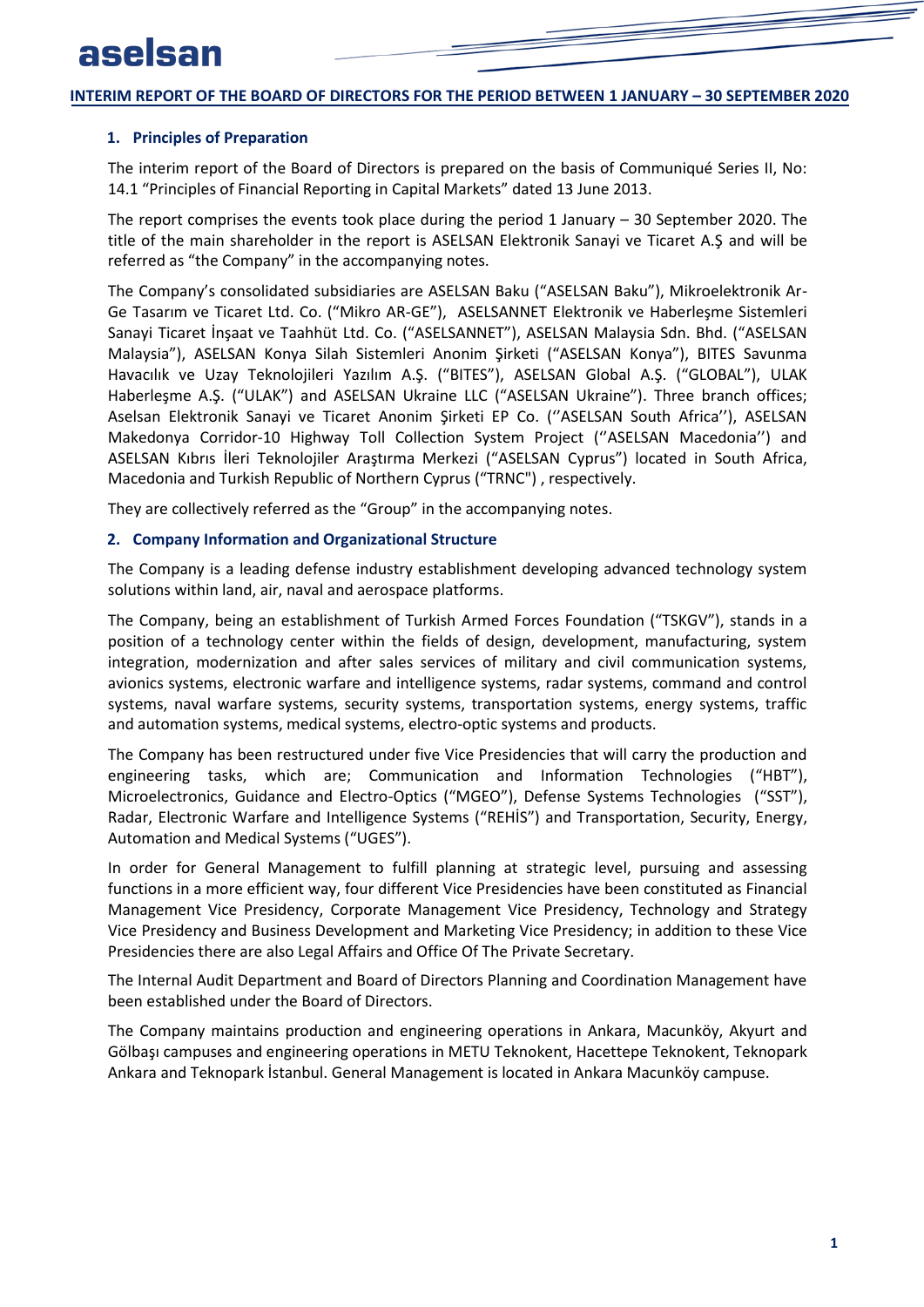# aselsan

## **INTERIM REPORT OF THE BOARD OF DIRECTORS FOR THE PERIOD BETWEEN 1 JANUARY - 30 SEPTEMBER 2020**

Rankings of Company's international, nation-wide, sectorial rating systems are shown below;

|                                            | <b>Research / Study</b>                                 | <b>Related</b> | <b>Ranking</b>                                                           |              |  |
|--------------------------------------------|---------------------------------------------------------|----------------|--------------------------------------------------------------------------|--------------|--|
| <b>Corporation</b>                         |                                                         | <b>Period</b>  | <b>Current</b>                                                           | <b>Prior</b> |  |
| • International Rankings                   |                                                         |                |                                                                          |              |  |
| Defense News Magazine                      | Defense News Top 100                                    | 2020           | 48                                                                       | 52           |  |
| <b>SIPRI</b>                               | SIPRI Top 100                                           | 2019           | 54                                                                       | 62           |  |
| <b>European Commission</b>                 | Industrial R&D Investment Scoreboard Top<br>2500        | 2019           | 1.356                                                                    | 1.111        |  |
| • National Rankings                        |                                                         |                |                                                                          |              |  |
|                                            | ICI 500 Top Industrial Entreprises                      | 2020           | 11                                                                       | 15           |  |
| <b>Istanbul Chamber of Industry</b>        | ICI 500 - Private Entreprises                           | 2020           | 11                                                                       | 15           |  |
| Fortune Magazine                           | Top 500 Companies                                       | 2020           | 25                                                                       | 32           |  |
| Capital Magazine                           | Top 500 Private Companies                               | 2020           | 35                                                                       | 42           |  |
|                                            | Sustainability Index                                    | 2020           | No Ranking                                                               |              |  |
| BIST (Borsa Istanbul)                      | Corporate Management Index                              | 2020           | No Ranking                                                               |              |  |
|                                            | BIST Top 30 Index                                       | 2020           | No Ranking                                                               |              |  |
|                                            | <b>BIST Top 30 Market Value Ranking</b>                 | 2020           | $\mathbf{1}$                                                             | 12           |  |
| <b>TEA (Turkish Exporters</b><br>Assembly) | Top 1000 Exporters                                      | 2020           | 81                                                                       | 108          |  |
| Turkish Time Journal                       | Research and Development Expenditures<br>Turkey Top 100 | 2020           | $\overline{2}$                                                           | $\mathbf{1}$ |  |
| Deloitte                                   | Technology Fast 50 / Big Star Category                  | 2019           | No Ranking                                                               |              |  |
| <b>Brand Finance</b>                       | Most Valuable Firms (100 Brands)                        | 2019           | 30                                                                       | 33           |  |
| <b>Bloomberg Businessweek</b>              | Top 50 Firms (Between Universities)                     | 2020           | 5                                                                        | 7            |  |
| Universum                                  | Ideal Employers (Engineering and IT)-100<br>Companies)  | 2020           | $\mathbf{1}$<br>1                                                        |              |  |
| <b>CDP</b> (Carbon Disclosure<br>Project)  | Climate Change Ranking (Turkey)                         | 2020           | Our Company is among the<br>first 5 companies in "CDP<br>Turkey Leaders" |              |  |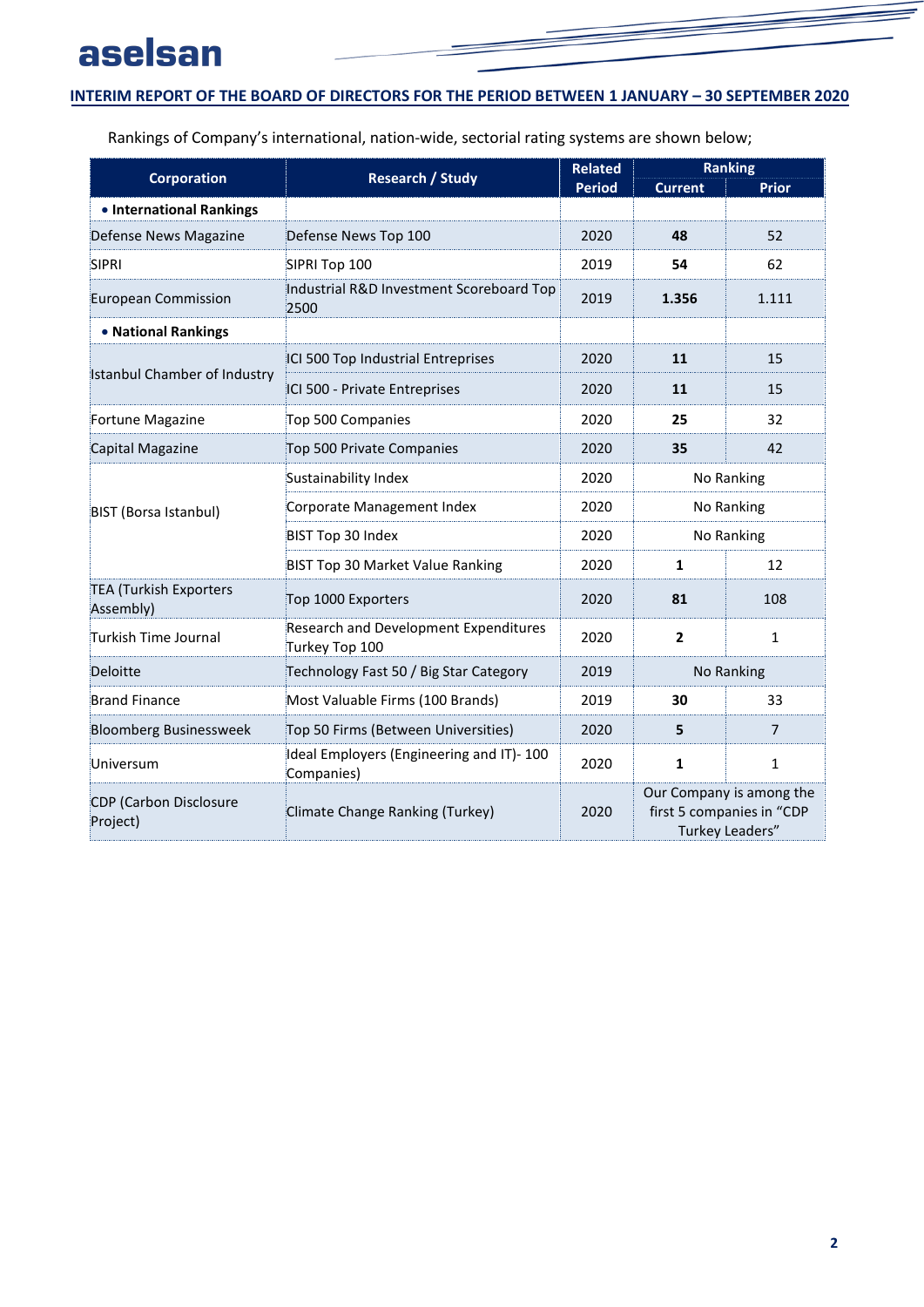Commercial title and trade registration number of the company and contact information pertaining to its headquarters, branches and its website addresses are shown below;

| Company                                                                   | <b>Type</b>         | Country/City                                | <b>Trade</b><br><b>Register</b><br><b>No</b> | <b>Address</b>                                                                                                                                                   | <b>Telephone/Fax</b>                                    | <b>Web site</b>    |
|---------------------------------------------------------------------------|---------------------|---------------------------------------------|----------------------------------------------|------------------------------------------------------------------------------------------------------------------------------------------------------------------|---------------------------------------------------------|--------------------|
| <b>ASELSAN</b><br>Elektronik<br>Sanayi ve<br>Ticaret A.S.                 | <b>Headquarters</b> | Turkey<br>/Ankara                           | 31177                                        | Mehmet Akif Ersoy Mahallesi<br>296. Cad. No:16 06200<br>Yenimahalle/Ankara                                                                                       | Tel: +90 (312) 592 1000<br>Fax: +90 (312) 354 1302      | www.aselsan.com.tr |
| ASELSAN<br>South Africa<br><b>Branch</b>                                  | <b>Branch</b>       | Republic of<br>South<br>Africa/<br>Pretoria |                                              | Building 4, Room 005 CSIR<br>Campus, Meiring Naude Drive,<br>Pretoria Gauteng, 0001, South<br>Africa                                                             | Tel: +27 (0) 12 349 2613<br>Fax: +27 (0) 12 349<br>2544 |                    |
| <b>ASELSAN</b><br>Macedonia<br><b>Branch</b>                              | <b>Branch</b>       | Macedonia/<br>Skopje                        |                                              | Ankarska 29A, 1000<br>Skopje/Macedonia                                                                                                                           |                                                         |                    |
| <b>ASELSAN Cyprus</b><br>Advanced<br>Technology<br><b>Research Center</b> | <b>Branch</b>       | TRNC/<br>Güzelyurt                          |                                              | Orta Doğu Teknik Üniversitesi<br>Kuzey Kıbrıs Kampüsü ODTÜ<br>KALTEV AR-GE Binası No: E-19<br>99738<br>Kalkanlı/Güzelyurt/Turkish<br>Republic of Northern Cyprus |                                                         | www.aselsan.com.tr |

### <span id="page-4-0"></span>**3. The Company's Shareholder Structure**

Registered capital ceiling of the Company is TL 2.000.000.000 (TL two billion). The nominal capital of the Company is TL 2.280.000.000 (TL two billion, two hundred and eighty million) and is divided into 2.280.000.000 (two billion, two hundred and eighty million) shares, each having a nominal value of 1 TL.

1.210.909.090 (one billion, two hundred and ten million, nine hundred and nine thousand and ninety) of the shares are Group A shares and 1.069.090.910 (one billion, sixty nine million, ninety thousand and nine hundred and ten) of the shares are Group B Shares. All shares are in the name of the holder.

Group A shares are nominative preferred shares and 6 of the Members of the Board of Directors are elected among the Group A preferred shareholders or among the candidates presented by them.

In the accounting period, in line with the resolution of the Ordinary General Assembly of the Company, dated 19.06.2020, regarding the distribution of %100 shares of the Company's issued capital in the form of non-paid up shares to shareholders as dividend, it was resolved that the issued Capital of the Company shall be increased from TL 1.140.000.000 to TL 2.280.000.000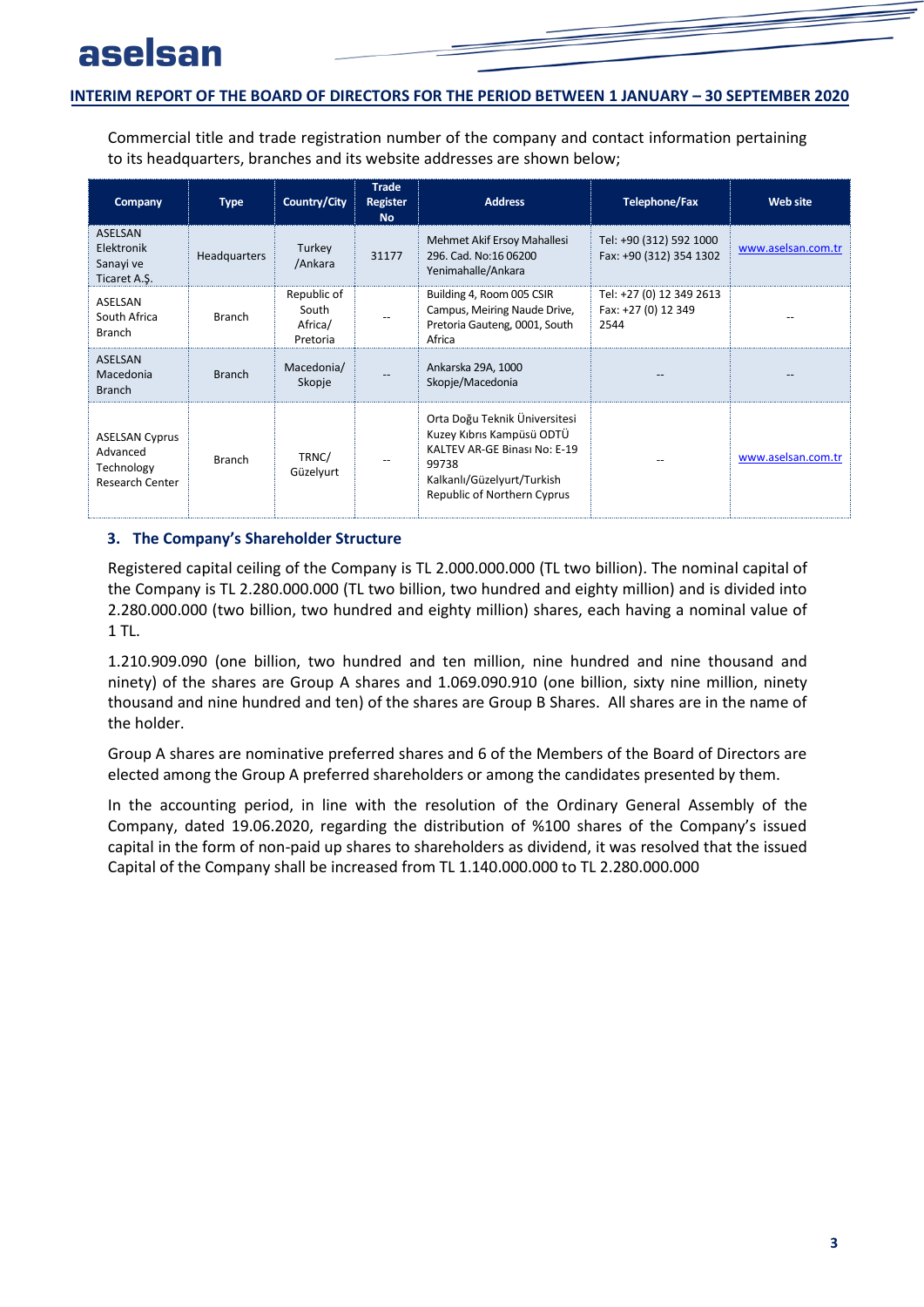# aselsan

### **INTERIM REPORT OF THE BOARD OF DIRECTORS FOR THE PERIOD BETWEEN 1 JANUARY - 30 SEPTEMBER 2020**

After the capital increase, updated share distrubition table of the Shareholders is presented as below.

| <b>Partners</b>                         | <b>Share</b><br>(%) | 30 September 2020<br>(TL Thousand) | <b>Share</b><br>(%) | 31 December 2019<br>(TL Thousand) |
|-----------------------------------------|---------------------|------------------------------------|---------------------|-----------------------------------|
| Turkish Armed Forces Foundation (TSKGV) | 74,20               | 1.691.652                          | 74,20               | 845.826                           |
| Quoted on BIST (Free float)             | 25,80               | 588.348                            | 25,80               | 294.174                           |
| Paid-in capital                         | 100                 | 2.280.000                          | 100                 | 1.140.000                         |
| Inflation adjusted capital              | --                  | 2.378.621                          | --                  | 1.238.621                         |

## <span id="page-5-0"></span>**a. Members of the Board of Directors and Senior Executives**

Within the framework of the provisions of the Company's Articles of Association, the Board of Directors consists of total 9 members comprising of 6 members to be elected from privileged shareholders or candidates nominated by group A and 3 independent members to be elected under Capital Markets Board (CMB) regulations.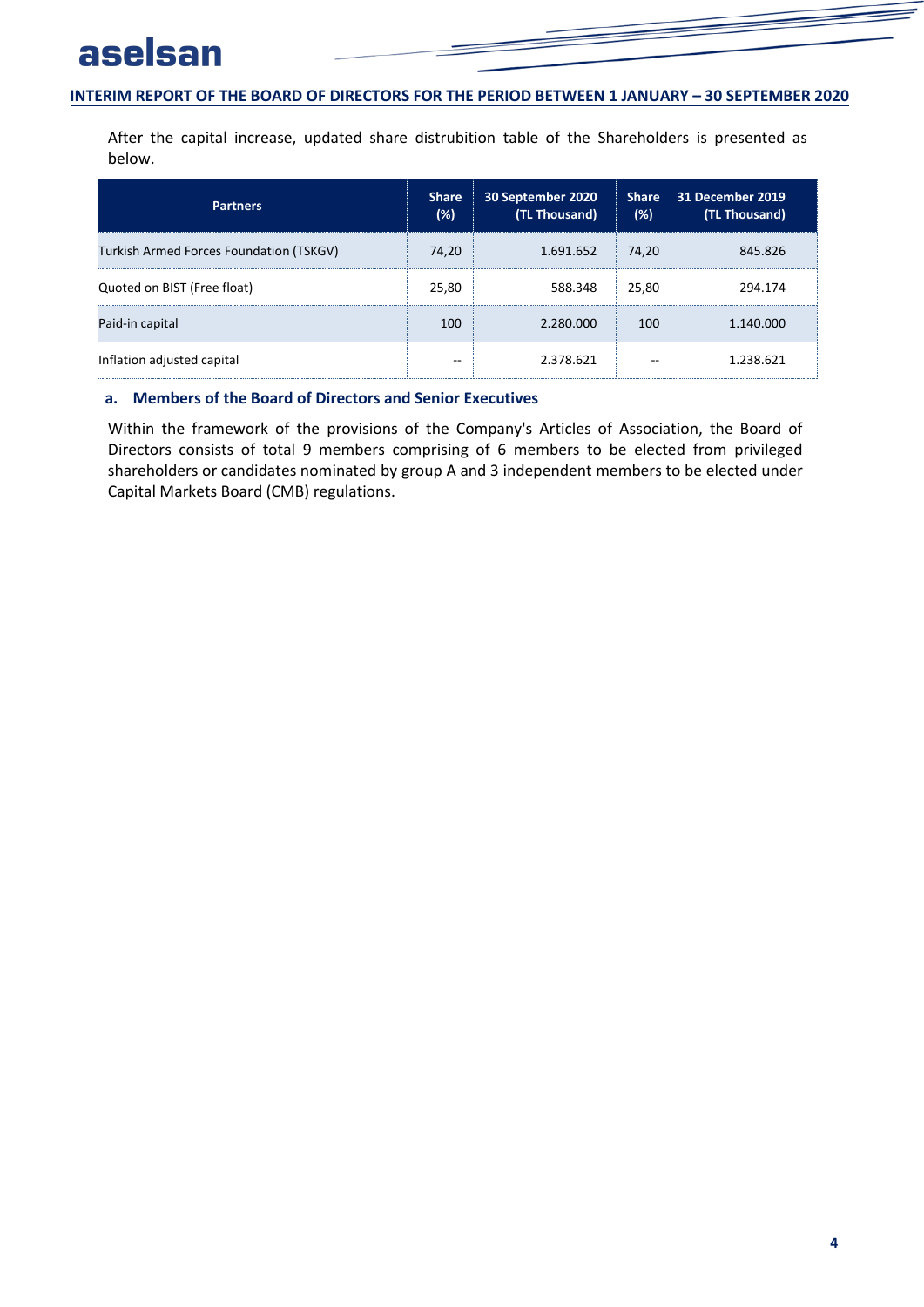# aselsan

## **INTERIM REPORT OF THE BOARD OF DIRECTORS FOR THE PERIOD BETWEEN 1 JANUARY - 30 SEPTEMBER 2020**

Information regarding the Members of the Board of Directors and Senior Executives as of publishing date of the report are as follows:

|                          | MEMBERS OF THE BOARD OF DIRECTORS and SENIOR EXECUTIVES |                                                                 |                                                                                                                                                                                                                                                                                                                                                                                                                 |                                 |  |  |
|--------------------------|---------------------------------------------------------|-----------------------------------------------------------------|-----------------------------------------------------------------------------------------------------------------------------------------------------------------------------------------------------------------------------------------------------------------------------------------------------------------------------------------------------------------------------------------------------------------|---------------------------------|--|--|
| <b>List</b><br><b>No</b> | <b>Name and Surname</b>                                 | Position                                                        | <b>Positions In Other Company's</b>                                                                                                                                                                                                                                                                                                                                                                             | <b>Date of First Assignment</b> |  |  |
| 1.                       | Haluk GÖRGÜN                                            | Chairman of the Board/<br>Executive Director/CEO                | Member of the Board of Directors of IGG ASELSAN Integrated Systems LLC,<br>Member of the Board of Directors of SASAD, Vice Chairman of the Board of<br>Directors of Saudi Arabian Defense and Electronics Company LLC, Member<br>of the Board of Directors of BARQ                                                                                                                                              | 15 March 2017                   |  |  |
| 2.                       | Celal Sami TÜFEKCİ                                      | Deputy Chairman of the Board/<br><b>Executive Director</b>      | Vice President at Presidency of Defence Industries, Chairman of the Board<br>of Directors of ULAK A.Ş., Chairman of the Board of Directors of TEKNOHAB<br>Teknoloji Geliştirme Bölgesi Yönetici A.Ş., Chairman of the Board of Ankara<br>Aerospace Industrial Zone, Member of the Board of Directors of METU<br><b>MEMS</b>                                                                                     | 2 April 2018                    |  |  |
| 3.                       | Ercümend ARVAS                                          | Independent Member                                              | Professor at Istanbul Medipol University Electrical Engineering Department                                                                                                                                                                                                                                                                                                                                      | 31 March 2016                   |  |  |
| 4.                       | Yavuz ÇELİK                                             | Member                                                          |                                                                                                                                                                                                                                                                                                                                                                                                                 | 19 June 2020                    |  |  |
| 5.                       | <b>Turan EROL</b>                                       | Independent Member                                              | Professor at Istanbul Sabahattin Zaim University Business and Management<br><b>Sciences Faculty</b>                                                                                                                                                                                                                                                                                                             | 19 June 2020                    |  |  |
| 6.                       | <b>Mehmet Fatih KACIR</b>                               | Member                                                          | Deputy Minister of Republic of Turkey Ministry of Industry and Technology,<br>Member of Board of Trustees of Turkey Technology Team Foundation,<br>Member of the Board of Directors of E-Sports Federation, Member of the<br>Board of Directors Prof. Dr. Fuat Sezgin Islamic Science History Research<br>Foundation                                                                                            | 26 April 2019                   |  |  |
| 7.                       | Alpaslan KAVAKLIOĞLU                                    | Member                                                          | Deputy Minister of Ministry of Defense, Member of the Board of Directors<br>of Turkish Parliamentarians Union                                                                                                                                                                                                                                                                                                   | 26 April 2019                   |  |  |
| 8.                       | Salih KUL                                               | Member                                                          |                                                                                                                                                                                                                                                                                                                                                                                                                 | 26 April 2019                   |  |  |
| 9.                       | İbrahim ÖZKOL                                           | Independent Member                                              | Professor at İstanbul Technical University Department of Aeronautical<br>Engineering, ARC Center Director, Founder Manager of ITU Aviation<br>Institute                                                                                                                                                                                                                                                         | 15 March 2017                   |  |  |
| 10.                      | Mehmet Fatih GÜÇLÜ                                      | Vice General Manager<br>(Financial Managemet)                   | Member of the Board of Directors of Saudi Arabian Defense and Electronics<br>Company LLC, Member of the Board of Directors of Bites Savunma Havacilik<br>Ve Uzay Teknolojileri Yazilim Elektronik Ticaret A.Ş.                                                                                                                                                                                                  | 1 October 2019                  |  |  |
| 11.                      | Bayram GENÇCAN                                          | Vice General Manager<br>(HBT Sector President)                  |                                                                                                                                                                                                                                                                                                                                                                                                                 | 15 March 2017                   |  |  |
| 12.                      | Sezai ELAGÖZ                                            | Vice General Manager<br>(MGEO Sector President)                 | ASELSAN Middle East Psc Ltd Vice Chairman, Member of the Board of<br>Directors of ASELSAN Bilkent Mikro Nano A.Ş., Chairman of Board of<br>Directors of ASELSAN Hassas Optik A.Ş., Member of the Board of Directors<br>of TÜBİTAK R&D Support and Process Management Services Group,<br>Member of the Board of Directors Tüyar A.Ş. (Yital A.Ş.)                                                                | 18 July 2018                    |  |  |
| 13.                      | Mustafa KAVAL                                           | Vice General Manager<br>(SST Sector President)                  | Vice President of the Board of Directors of IGG ASELSAN Integrated Systems<br>LLC, Member of the Board of Directors of Kazakhstan ASELSAN Engineering<br>LLP, Member of the Board of Directors of Defence and Aerospace Ministry<br>Exporters' Association, Chairman of the Board of the Directors of ASELSAN<br>Konya Silah Sistemleri A.Ş., Member of the Board of Directors of BARQ                          | 1 September 2014                |  |  |
| 14.                      | Oğuz ŞENER                                              | Vice General Manager<br>(REHİS Sector President)                | Vice Chairman of ASELSAN Bilkent Mikro Nano A.Ş., Chairman of the Board<br>of Managers of Mikroelektronik                                                                                                                                                                                                                                                                                                       | 1 September 2014                |  |  |
| 15.                      | Mehmet ÇELİK                                            | Vice General Manager<br>(Technology & Strategy Management)      | Member of CoHe, Teaching Professor in KTO Karatay University Mechanical<br>Engineering Department, Member of Presidency of Science, Technology and<br>Innovation Technology Policy Board, Member of the Board of the Directors<br>of ASELSAN Konya Silah Sistemleri A.Ş., Chairman of the Board of Directors<br>of TR Eğitim ve Teknoloji A.Ş.                                                                  | 14 May 2017                     |  |  |
| 16.                      | Ibrahim BEKAR                                           | Vice General Manager<br>(UGES Sector President)                 | Member of the Board of Managers of Aselsannet, Member of the Board of<br>Directors of ASELSAN Hassas Optik A.Ş., Advisory Board Member of Özyeğin<br>University Mechanical Engineering Department, Advisory Board Member of<br>Medipol University Faculty of Engineering and Natural Sciences Department<br>of Biomedical Engineering, Member of Technology Advisory Commission of<br><b>Information Valley</b> | 12 February 2018                |  |  |
| 17.                      | Hakan KARATAŞ                                           | Vice General Manager<br>(Corporate Management)                  | Associate Professor in UAK, Member of the Board of Directors of Teknohab<br>Teknoloji Geliştirme Bölgesi Yönetici A.Ş.                                                                                                                                                                                                                                                                                          | 2 July 2018                     |  |  |
| 18.                      | Osman Devrim FIDANCI                                    | Vice General Manager<br>(Business Development and<br>Marketing) | Chairman of the Board of Directors of ASELSAN Global Dis Ticaret ve<br>Pazarlama A.Ş., Vice Chairman of the Board of Directors Of ULAK A.Ş.,<br>Member of the Board of Directors of ASELSAN Middle East Psc Ltd, Institute<br>of Electrical and Electronics Engineers (IEEE), Association of Record for Bid,<br>Proposal, Business Development, Capture and Graphics Professionals<br>(Apmp)                    | 1 February 2019                 |  |  |
| 19.                      | Abdülkadir GÖKTAŞ                                       | Internal Audit President                                        |                                                                                                                                                                                                                                                                                                                                                                                                                 | 1 September 2014                |  |  |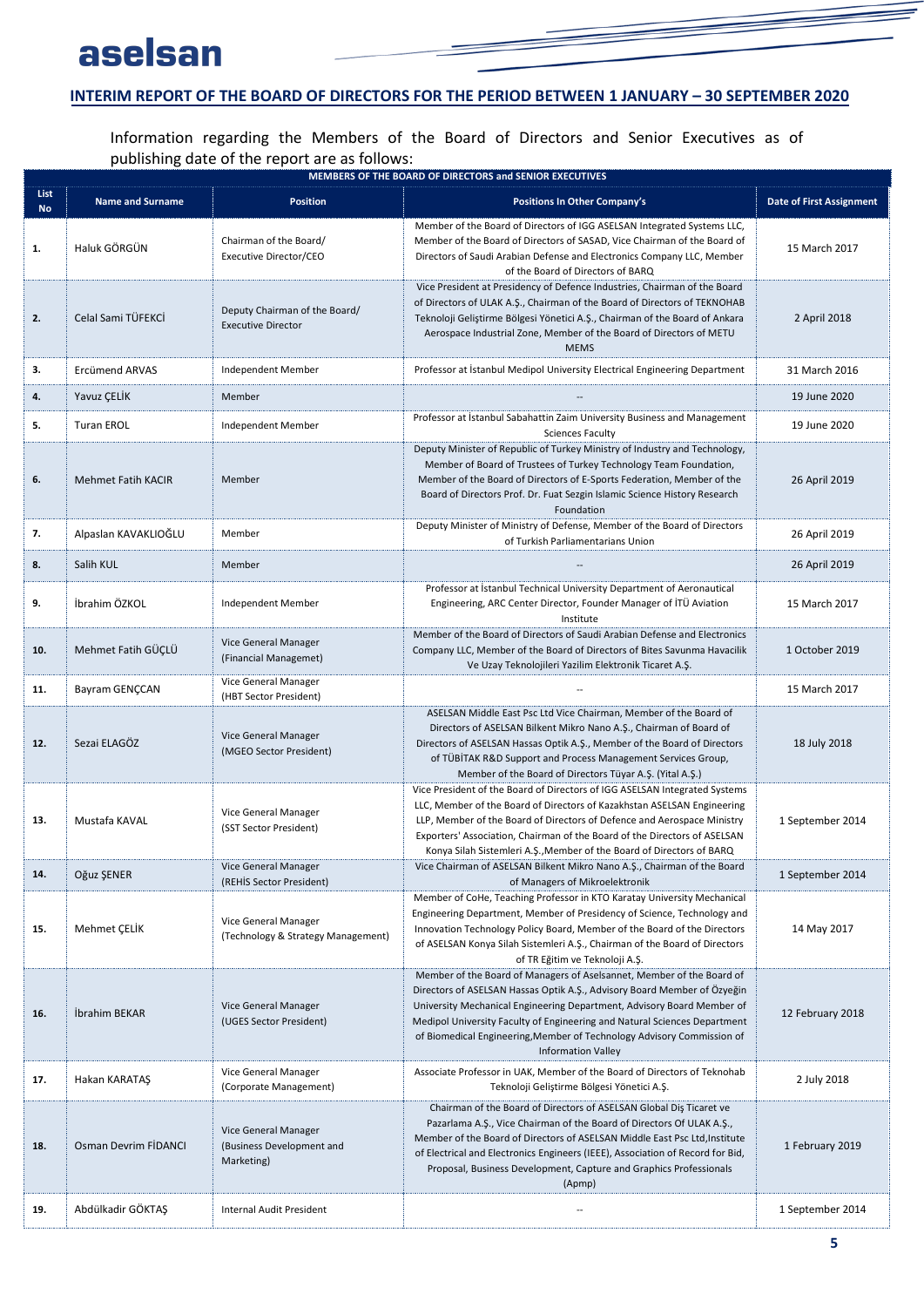The Members of the Board of Directors are entitled with the authorizations stipulated in the Turkish Code of Commerce ("TCC") and in article 13 of the Articles of Association of the Company.

Entitled shareholders, members of the board of directors, senior executives and to their spouses as well as relatives up to second degree are not authorized to perform transactions which may cause conflict of interest or competition with the Company and/or subsidiaries.There is not any ban on trading for board members with the Company, which they performed on their own or on behalf of a third party. There is no operation regarding the non-compete obligation by the members of the board.

The controls are carried out by the Internal Audit Presidency ("IAP") and Audit Committee within the parent company in order to minimize the substantial error risk on the financial statements of the Group. IAP and Audit Committee carry out their duties independent from each other but within the guidance of common objectives and targets, with the aim of maintaining an internal control system, which provides required controls in matters such as the reliability of the financial reporting system, the efficiency of the activities in order to eliminate the operational risks and compliance with the law. Furthermore, the efficiency and sufficiency of the internal control are supported with the directives in effect.

### **Total Amount of the Financial Benefits Given To Senior Executives:**

The total amount of the remuneration and similar benefits paid to the senior executives by the Company as for the period that ended on 30 September 2020 is TL 18.703 Thousand.

Total amount of domestic and foreign allowances, travel, accommodation and representation expenses and financial benefits in kind and total amounts of insurances granted to the senior executives and members of the Board of Directors of the Group for the period ended by 30 September 2020 is TL 278 Thousand.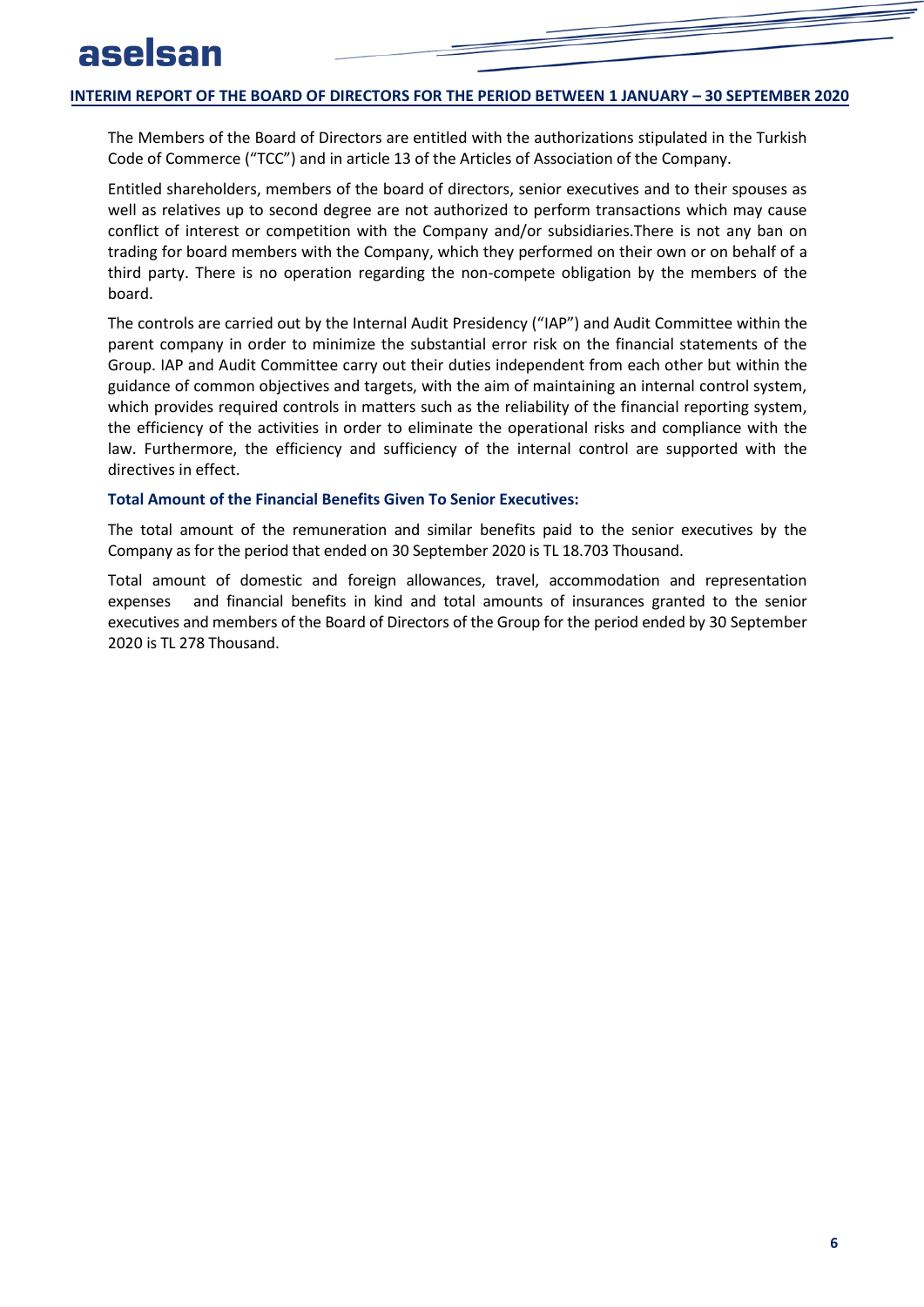### <span id="page-8-0"></span>**b. Information on Business Partnerships, Associates, Subsidiaries, Joint Ventures and Branches**

The Company's consolidated subsidiaries are ASELSAN Baku ("ASELSAN Baku"), Mikroelektronik Ar-Ge Tasarım ve Ticaret Ltd. Co. ("Mikro AR-GE"), ASELSANNET Elektronik ve Haberleşme Sistemleri Sanayi Ticaret İnşaat ve Taahhüt Ltd. Co. ("ASELSANNET"), ASELSAN Malaysia Sdn. Bhd. ("ASELSAN Malaysia"), Aselsan Konya Silah Sistemleri Anonim Şirketi ("ASELSAN Konya"), BITES Savunma Havacılık ve Uzay Teknolojileri Yazılım A.Ş. ("BITES"), ASELSAN Global A.Ş. ("GLOBAL"), ULAK Haberleşme A.Ş. ("ULAK"), ASELSAN Ukraine LLC. ("ASELSAN Ukraine") and Macedonia, South Africa and Turkish Republic of Northern Cyprus branches.

The Company has three branch offices; Aselsan Elektronik Sanayi ve Ticaret Anonim Şirketi EP Co. (''ASELSAN South Africa'') located in South Africa, ASELSAN Makedonya Corridor-10 Highway Toll Collection System Project (''ASELSAN Macedonia'') located in Macedonia and ASELSAN Kıbrıs İleri Teknolojiler Araştırma Merkezi ("ASELSAN Kıbrıs") and Turkish Republic of Northern Cyprus ("TRNC") located in Cyprus, respectively. The branches are included in the consolidated financial statements.

| <b>Subsidiaries</b>     | <b>Main Activitiy</b>                                     | <b>Share</b><br>(%) |
|-------------------------|-----------------------------------------------------------|---------------------|
| ASELSANNET              | Communication systems                                     | 100                 |
| <b>ASELSAN Baku</b>     | Marketing and sales of the group products                 | 100                 |
| <b>ASELSAN Global</b>   | Export                                                    | 100                 |
| <b>ASELSAN Malaysia</b> | Remote controlled weapon systems                          | 100                 |
| <b>ASELSAN Ukraine</b>  | Marketing and sales of the group products                 | 100                 |
| Mikro AR-GE             | Microelectronics R&D projects                             | 85                  |
| <b>ASELSAN Konya</b>    | Weapon and weapon systems                                 | 51                  |
| <b>BITES</b>            | Defence, civil aviation, space technologies,<br>softwares | 51                  |
| <b>ULAK</b>             | <b>Communication systems</b>                              | 51                  |

ASELSAN Hassas Optik Sanayi ve Ticaret A.Ş. ("ASELSAN Optik"), ASELSAN Bilkent Mikro Nano Teknolojileri Sanayi ve Ticaret A.Ş. ("ASELSAN Bilkent"), IGG ASELSAN Integrated Systems LLC ("IGG ASELSAN"), Kazakhstan ASELSAN Engineering LLP ("ASELSAN Kazakhstan"), ASELSAN Middle East PSC LTD ("ASELSAN Jordan"), Saudi Arabian Defense Electronics Corporation LLC ("SADEC LLC"), BARQ QSTP LLC firması ("BARQ QSTP LLC"), TÜYAR Mikroelektronik Sanayi ve Ticaret A.Ş. ("TÜYAR A.Ş."), Teknohab Teknoloji Geliştirme Bölgesi Yönetici A.Ş. ("TEKNOHAB"), EHSİM Elektronik Harp Sistemleri Müh. Tic. A.Ş.("EHSİM"), TR Eğitim ve Teknolojileri A.Ş. ("TR Eğitim") and Dasal Havacılık Teknolojileri A.Ş. ("DASAL") are consolidated by the equity method.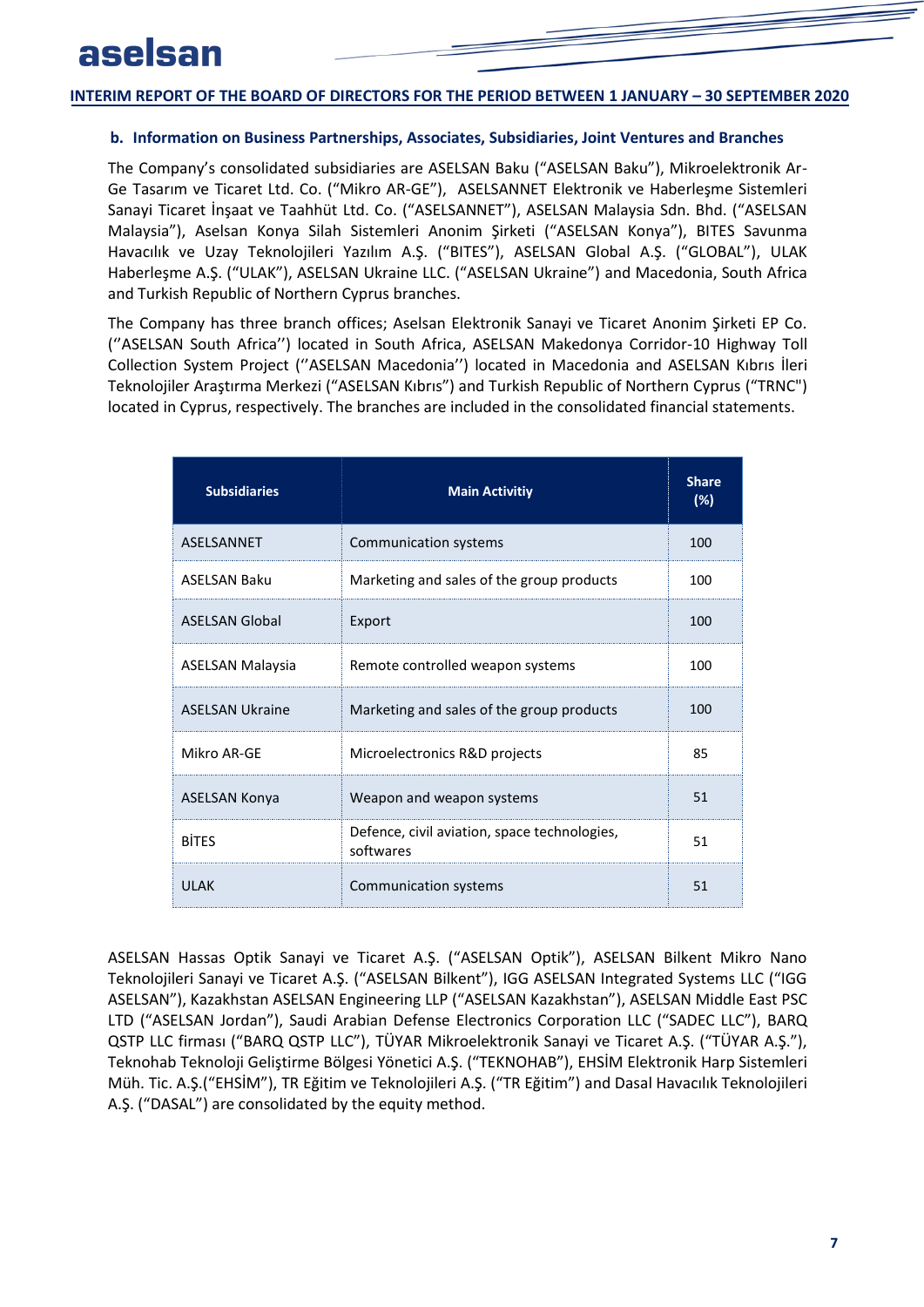The business partnerships and affiliates of the Group recorded as financial investments and investments valued by equity method, with their participation ratios and amounts are as follows;

| <b>Company</b>                             | <b>Main Activity Area</b>                                                                                                                                                                                                                                                                                                           | Share (%)    | 30 September 2020<br><b>Group Share of Net</b><br><b>Assets</b><br>(TL Thousand) |
|--------------------------------------------|-------------------------------------------------------------------------------------------------------------------------------------------------------------------------------------------------------------------------------------------------------------------------------------------------------------------------------------|--------------|----------------------------------------------------------------------------------|
| ROKETSAN – Roket<br>Sanayi ve Ticaret A.Ş. | All kinds of missiles, rockets, guided ammunition and their<br>launch systems and propulsion systems and rocket fuels,<br>guidance and control systems, algorithms and softwares related<br>to these systems, warheads and other parts of these systems, all<br>kinds of plugs and all kinds of ballistic protection (armor) system | 14,9         | 987.560                                                                          |
| ASELSAN Kazakhstan                         | Manufacturing, sales and technical services of electronic<br>and electro-optical devices and systems                                                                                                                                                                                                                                | 49           | 43.155                                                                           |
| ASELSAN Jordan                             | Marketing, sales and joint production of group products                                                                                                                                                                                                                                                                             | 49           | 21.964                                                                           |
| <b>ASELSAN Optik</b>                       | Precision optic technology                                                                                                                                                                                                                                                                                                          | 50           | 13.486                                                                           |
| <b>EHSİM</b>                               | Electronic Warfare and Tactical Command Systems                                                                                                                                                                                                                                                                                     | 50           | 10.640                                                                           |
| <b>IGG ASELSAN</b>                         | Production, integration, sales and technical service of high<br>technology products                                                                                                                                                                                                                                                 | 49           | 8.964                                                                            |
| TÜYAR A.Ş.                                 | Production of micro and nano-sized devices containing<br>semi-conductor and similar technological materials                                                                                                                                                                                                                         | 51           | 8.413                                                                            |
| <b>ASELSAN Bilkent</b>                     | Manufacturing of micro and nano-sized devices containing<br>semiconductors and similar technological materials                                                                                                                                                                                                                      | 50           | 7.364                                                                            |
| <b>TEKNOHAB</b>                            | Creating investment opportunities in technology intensive areas,<br>provide job opportunities to researchers and skilled people, help<br>technology transfers and facilitate to attract foreign capital to<br>country that will enable high technology                                                                              | 15           | 6.230                                                                            |
| <b>SADEC LLC</b>                           | Manufacturing and sales of radar, electronic warfare and<br>electrooptic products                                                                                                                                                                                                                                                   | 50           | 2.043                                                                            |
| TR Eğitim ve<br>Teknolojileri              | Realizing Human Resources studies, Consultancy with<br>respect to HR studies, accreditation services and trainings<br>for every level, educational, cultural, art, sports, fair<br>organizations and digital marketing operations.                                                                                                  | 35           | 1.225                                                                            |
| ASPİLSAN Enerji Sanayi<br>ve Ticaret A.Ş.  | Manufacturing and sales of Ni-Cd, Ni-MH, Li-Ion battery /<br>battery blocks and aircraft battery systems                                                                                                                                                                                                                            | $\mathbf{1}$ | 904                                                                              |
| <b>BARQ QSTP LLC</b>                       | Command and control systems, thermal and night vision<br>camera, crypto, remote-controlled weapon systems                                                                                                                                                                                                                           | 48           | 834                                                                              |
| DASAL A.Ş.                                 | Aviation technologies                                                                                                                                                                                                                                                                                                               | 40           | 40                                                                               |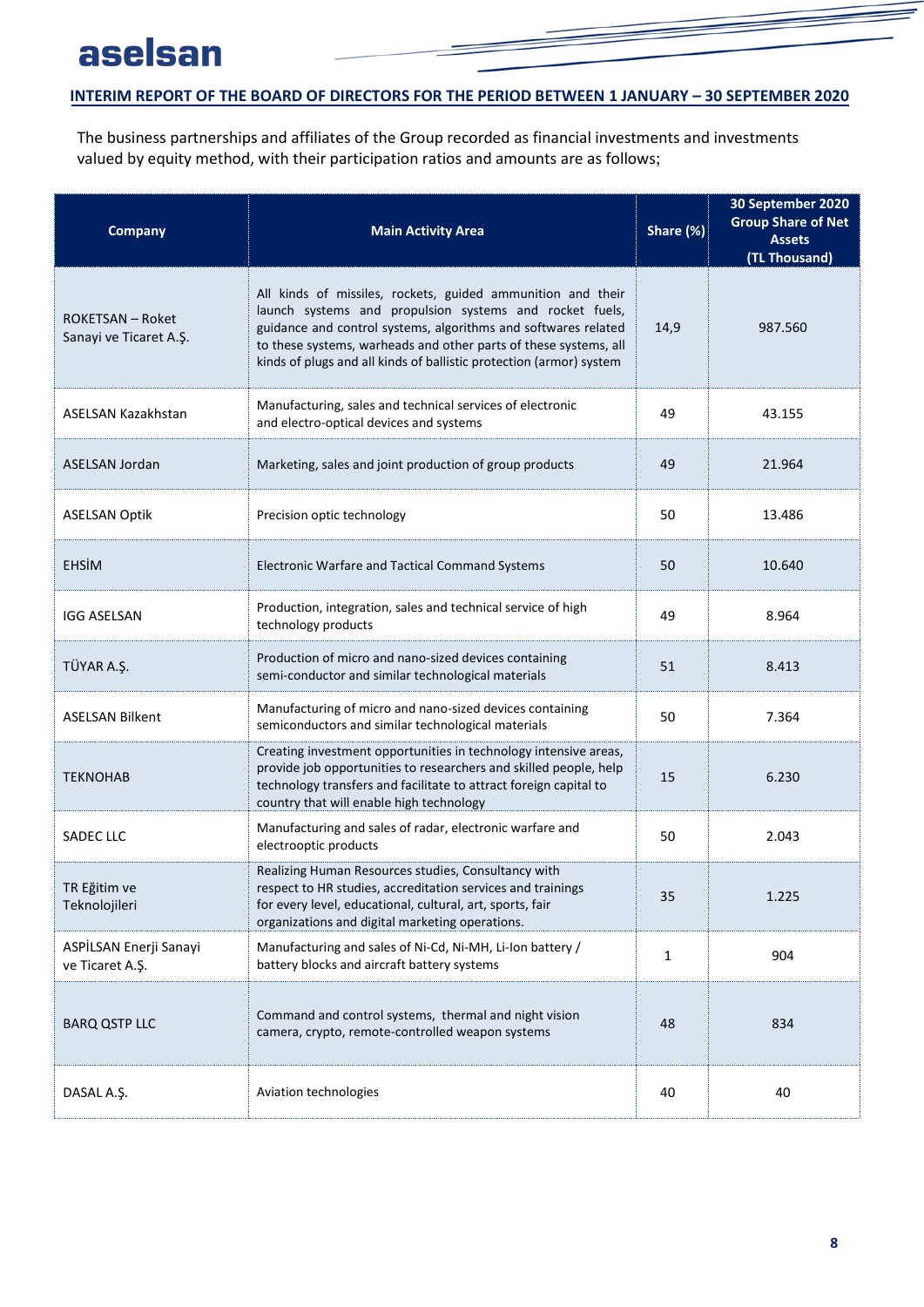### <span id="page-10-0"></span>**4. Main Factors That Affect the Performance, Investment and Dividend Policy of the Company**

The Company carries on its business interests mainly in defense industry as well as in non-defence industry.

According to the latest data, world defense expenditures has increased by 3,6 % reaching USD 1,9 Trillion which is the highest level in the last 31 years and the ratio of expenditures to GDP has realized as 2,2%. The summary table on the right side contains information about the top five countries which accounted for 62% of the defense expenditure in 2019 and Turkey.

| Rank | Country      | <b>Expenditure</b><br>(m5) | 2019/18<br>Change | <b>Expenditure Share in the</b><br>/ GDP | World |
|------|--------------|----------------------------|-------------------|------------------------------------------|-------|
|      | World        | 1.917                      | 3.6%              | 2.2%                                     |       |
|      | <b>USA</b>   | 732                        | 5.3%              | 3.4%                                     | 38.2% |
| 2    | China        | 261                        | 5,1%              | 1,9%                                     | 13.6% |
| 3    | India        | 71                         | 6.8%              | 2.4%                                     | 3.7%  |
| Δ    | Russia       | 65                         | 4.5%              | 3.9%                                     | 3,4%  |
| 5    | Saudi Arabia | 62                         | $-16.0%$          | 8.0%                                     | 3.2%  |
| 16   | Turkev       | 20                         | 5.8%              | 2.7%                                     | 1.1%  |

As of 2019, Turkey's annual defense expenditures increased by 6% to USD 20,4 Billion and ranks  $16^{\text{th}}$ in the world. The ratio of defense spending to GDP tends to increase steadily over the years, and reached the highest level of 15 years with a rate of 2.7%.

Due to the industry's nature, defense projects spread over years, furthermore a system project lasts approximately 4 to 5 years from its start to its delivery. As of 30 September 2020 long term plans which have been accordingly signed as contracts spread over years amounts to USD 9,5 Billion. The determination of target regions/countries and focusing on these markets for marketing and direct sales as well as engaging in joint productions, transfer of technology to/from international platform producers and strategic initiatives for sales to third countries are concurrent to our sustainable growth objectives. Our structure coincides with our objective to operate in non-defense electronic fields which require high technology.

The Company's profit distribution policy is posted on [www.aselsan.com.tr](http://www.aselsan.com.tr/) website under Investor Relations/ Corporate Governance/Policies. According to the policy, at least 10% of the net profit is planned to be distributed.

Resolved at the 45th Ordinary General Assembly Meeting that was held on 19.06.2020 that; of the net profit generated by our company from its activities in 2019;

- In accordance with Article 519/(1) of the Turkish Commercial Code, General Legal Reserves amounting to TL 6.383.631,38 is going to be allocated,

- Out of net distributable profit to the shareholders for the period, calculated in the framework of the dividend distribution regulations and decisions of the Capital Markets Board, gross, TL 335.000.000,- (Kuruş 9,79532 per share of TL 1 and 9,79532% on the basis of the capital) (net TL 284.750.000,- Kuruş 8,32602 per share of TL 1 and 8,32602% on the basis of the capital) shall be distributed in the form of cash and TL 1.140.000.000,- shall be distributed as non paid-up share, which equals to 100% of the capital,

- In accordance with Article 519/(2) of the Turkish Commercial Code, General Legal Reserves amounting to TL 27.800.000,- is going to be allocated,

- The remaining profit is going to be allocated as Extraordinary Legal Reserves,

and distribution of the cash dividends to the shareholders are to be distributed as of July 17, 2020, October 16, 2020, and December 18, 2020 in 3 equal installments and the non paid-up share is to be distributed following the completion of the legal process.

The first installment payment of the dividends was made on 17 July 2020. Transactions regarding the profit distribution within the scope of 100% capital increase by bonus issue were completed on August 5, 2020. The issued capital has increased from TL 1.140.000.000 to TL 2.280.000.000.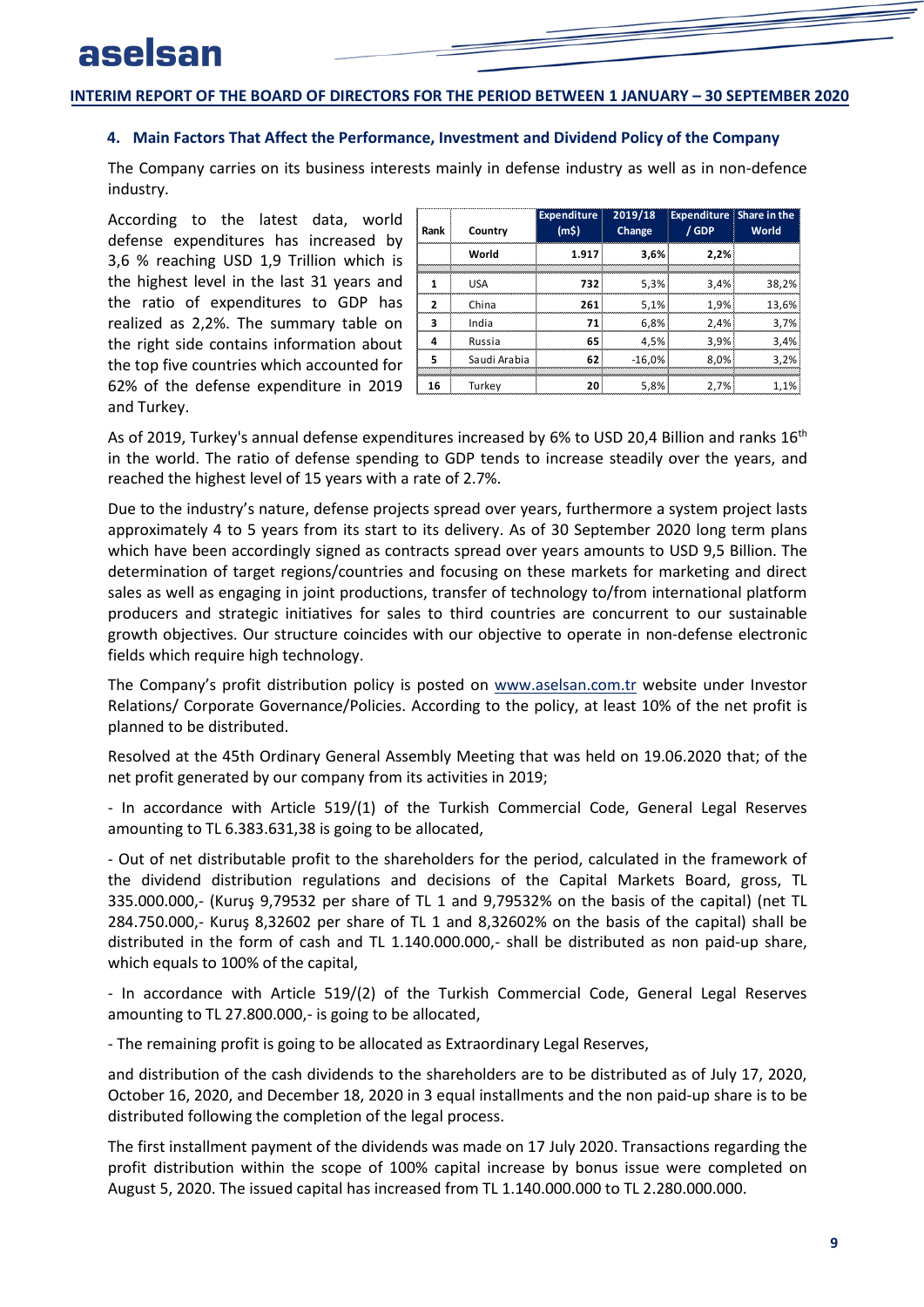### **COVID - 19**

From the first statements announced by the World Health Organization and Ministry of Health of Republic of Turkey regarding the Corona Virus (COVID-19) threat, ASELSAN has taken all the necessary preventive measures and decisions to protect the health of all employees working in its campuses and to provide a suitable working environment for them. Maintaining the health of all employees working in ASELSAN campuses, as well as ensuring the continuity and sustainability of production and design activities in terms of the nature of the area in which it operates and its importance for the country have been determined as the main target.

COVID-19, which has influenced the world and our country, has been at the center of ASELSAN's Corporate Risk Management System. In order to reduce the impact of the outbreak, measures covering all internal and external stakeholders at ASELSAN have been implemented. In addition, all possible effects of epidemic disease on ASELSAN's strategic goals, operations, financial situation, and all laws and regulations it is subject to were evaluated through scenario-based analysis.

ASELSAN, which is Turkey's largest defense electronics organizations operates in a wide area that meets the needs of domestic and foreign authorities especially the Turkish Armed Forces' in the field of communication and information technologies, microelectronics, radar, electronic warfare, electro-optics, avionics systems, unmanned systems, land, naval, army systems, air defense, missile systems, command and control systems, transportation, security, traffic, automation and health technologies. ASELSAN Family continues to work with great faith, determination and sacrifice.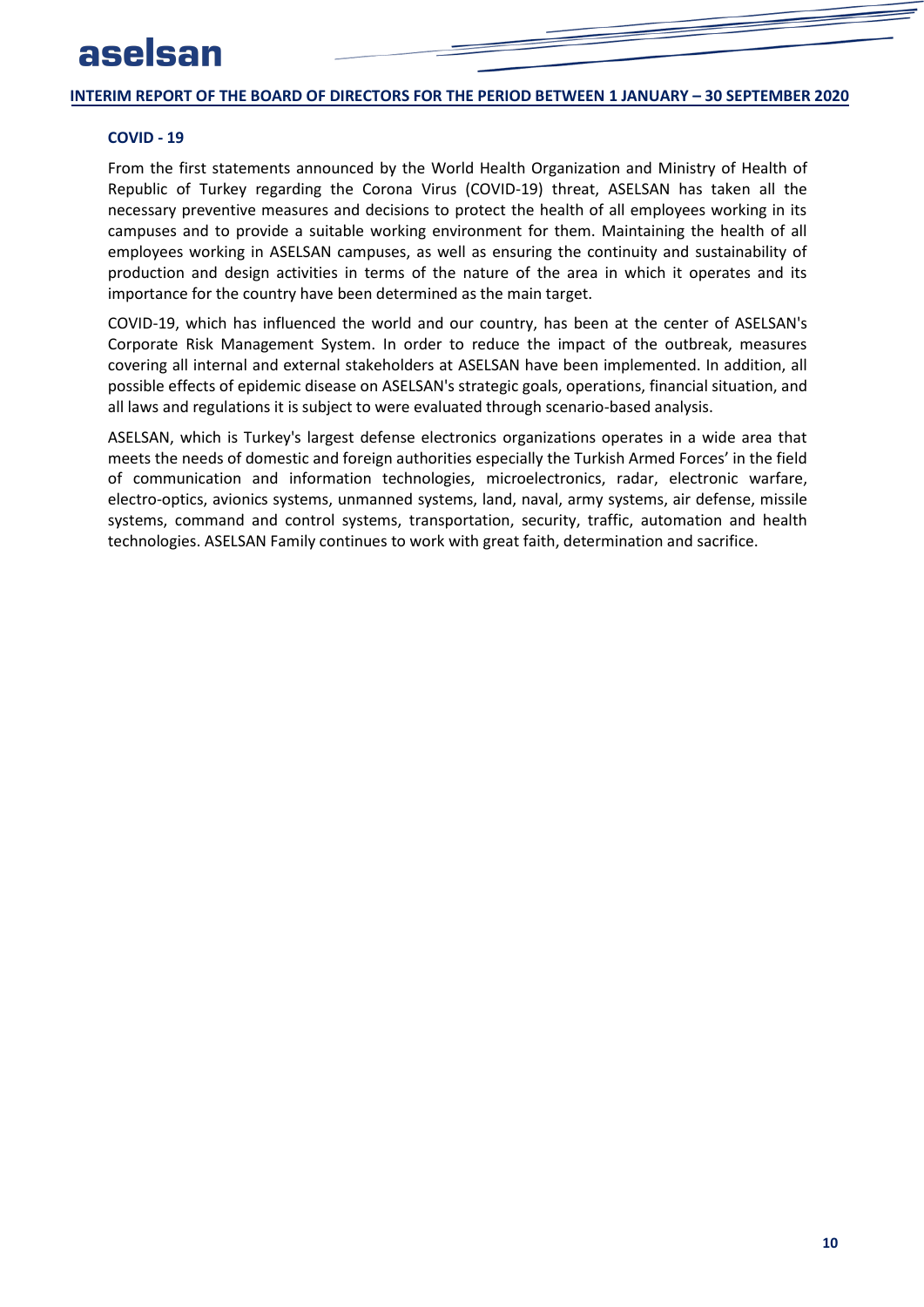### <span id="page-12-0"></span>**5. Enterprise Risk Management**

ASELSAN's Enterprise Risk Management Policy aims; to take proper actions against uncertainties that threaten the existence of the Company and to protect corporate identity and stakeholders' interest at all conditions. Risk management is an integrated element of Corporate Management. The information gathered within the scope of risk management activities in ASELSAN is integrated into decision making mechanisms.

The "top-down" and "bottom-up" approach is being applied into Enterprise Risk Management activities together. Risks, which are significant enough to affect ASELSAN's achievement of its targets, are identified, evaluated, monitored and reported along with the risk responses and precautions to be taken. At ASELSAN; The Enterprise Risk Management process is regularly reviewed and improved. ASELSAN's employees and business processes are at the center of the Enterprise Risk Management System.

<span id="page-12-1"></span>At ASELSAN, enterprise risks are followed under four main categories.

### **a. Main Risk Categories**

**Strategic Risks:** Risks that may prevent ASELSAN from reaching its targets in short, medium or long terms are classified under this heading. Risks under this heading include factors such as; growth and continuity, changing customer expectations, technological changes and market share.

While ASELSAN manages its strategic risks effectively; it aims to increase its backlog, increase exports and to take part in sustainable works. In order to increase ASELSAN's market share and offer new products / services, ASELSAN seizes company mergers / acquisition opportunities both at home and abroad. ASELSAN also conducts business development activities successfully. ASELSAN increases its research and development activities in order to meet changing customer expectations and changes in technology, and realizes the necessary infrastructure and technological investments. ASELSAN diversifies the geographical regions in sales, customer portfolio and the sectors in order to maintain its growth and continuity in the medium and long term.

**Operational Risks:** It is defined as the risks arising from errors and negligence that may occur while performing the operational activities of the company. Risks under this section include factors such as; production, supply chain, human resources, information technologies, natural disaster and terrorist attacks.

In order to ensure the continuity of the processes, in-house directives and functors have been prepared and necessary updates are being made when needed. Within the scope of the Internal Audit plan and work schedule prepared in ASELSAN, business processes are being audited and process improvements are made in line with the audit outputs.

Quality is not compromised in production processes involving both internal operations and suppliers; subcontractor and supplier development activities are carried on unabated. In terms of managing Human Resources and increasing employee motivation; activities were made with the participation of employees from every level and process improvements were made. Security policies are sustained at the highest level in Information Technology applications. In this area, internal and external audits are carried out periodically and precautions are taken against probable cyber-attacks and in the field of Information Technologies, business continuity in-house is provided.

Regarding risks, such as natural disasters, terrorist attacks, necessary precautions are taken, primarily insurances have been made, and drills are carried out.

**Financial Risks:** It refers to the risks arising from the financial structure and financial preferences of the company. Exchange rate, liquidity and interest rate risks are some risks under this heading.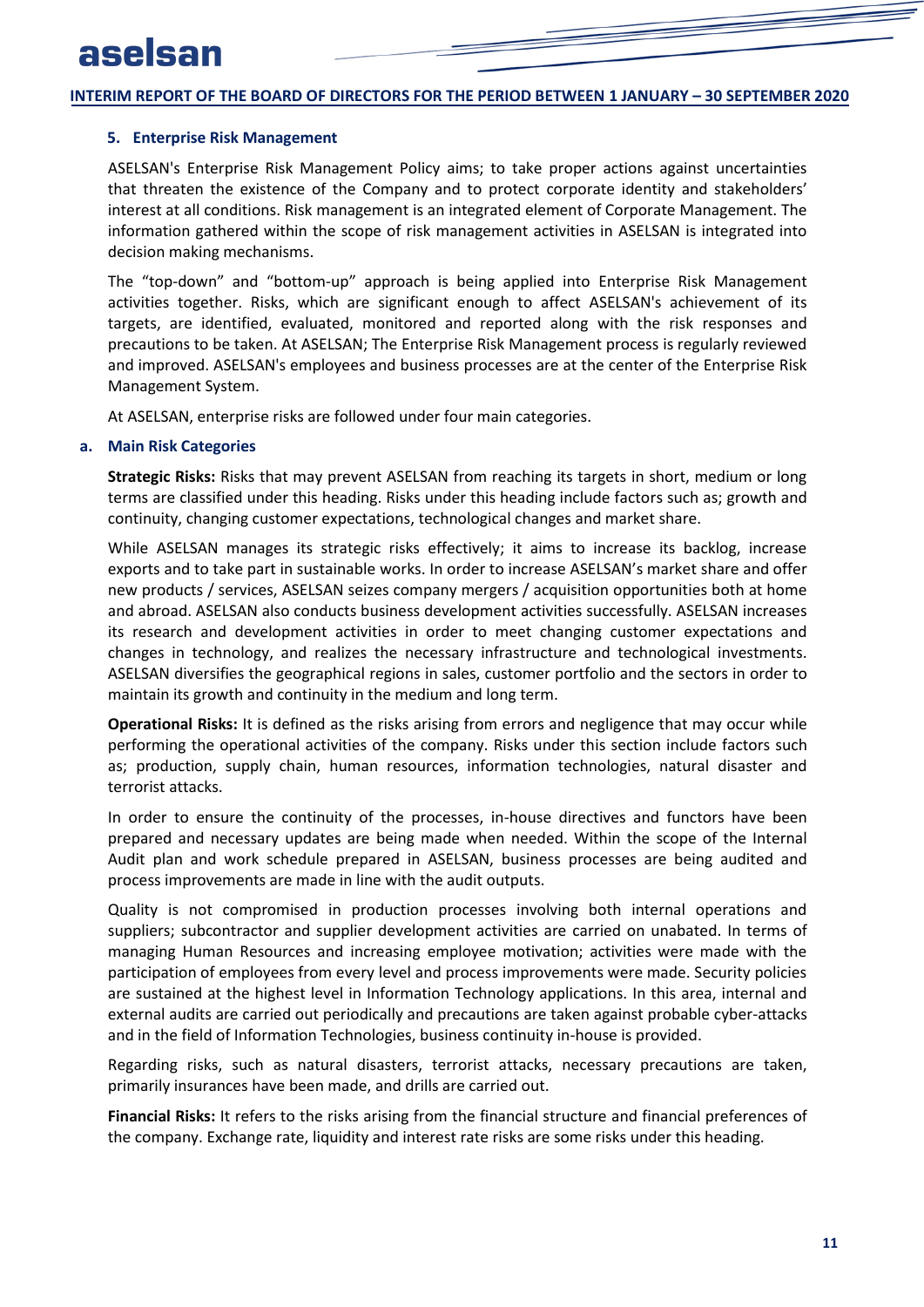The exchange rate risk, which is any kind of change that may occur in assets and / or liabilities as a result of exchange rate fluctuations in the future, ASELSAN aims to minimize the effect of exchange rate fluctuations by keeping the long and short foreign exchange position at a minimum level. The balance sheet methods have been used in managing the exchange rate risk. Implementations such as; making use of foreign exchange denominated loans in line with the company's export volume, matching the contract currency with the currency of the costs of the project, and signing the subcontractor contracts in line with the main contract currency are used.

ASELSAN eliminates the liquidity risk, which is known as the risk arising from default and inability to fund the the assets, it monitors forecasted and actual cash flows regularly and ensures the continuity of adequate funds and credit lines by matching the maturity of financial assets and liabilities. In order to manage the interest rate risk arising from changes in assets and / or liabilities as a result of fluctuations in interest rates in the future, it conducts transactions with fixed interest rates and uses financial derivative instruments when necessary.

**Compliance Risks:** It refers to the risks associated with the Company's financial losses and / or loss of reputation as a result of the company's activities or the attitudes and behaviors of the company employees that are not in compliance with the legislation, regulations and standards. While conducting its activities, ASELSAN closely follows national and international standards with the best practices in the sector, and compliance with legislation and regulations is ensured at the highest level. In addition, by Internal Audit Presidency; the effectiveness of controls, compliance with legislation and ASELSAN regulations, compliance with ethical principles and controls to eliminate risks are being evaluated.

### <span id="page-13-0"></span>**b. Early Detection and Management of Risk Committee Works**

The Early Detection and Management of Risk Committee, which consists of the members of the Board of Directors, has been operating at ASELSAN since 2012 in order to ensure early detection of risks that may endanger the existence, development and continuity of the Company, to take necessary measures related to the identified risks and to manage the risks. The Chairman of the Committee is an Independent Board Member.

Committee; carries out its own activities in full compliance with the regulations of the Capital Markets Board and all the related legislation, especially article 378 of the Turkish Commercial Code No. 6102. In addition, the Early Detection of Risk System and Committee, established by ASELSAN, is subjected to independent audits annually and the Auditor Report stating that the activities performed is sufficient, is submitted to the Board of Directors.

<span id="page-13-1"></span>Committee conducted four meetings in 2020 in order to follow the works on early detection and management of risks and to make evaluations about this issue. The reports containing the works of the Committee were being submitted to the Board of Directors periodically.

### **6. Financial Information of the Company**

The forecasts under the normal conditions regarding the Group's consolidated financial results for the 2020 year are presented below;

| <b>Financial Targets of 2020*</b>                                                   | <b>Financial Targets 2020</b><br>(Ratio/Amount) |
|-------------------------------------------------------------------------------------|-------------------------------------------------|
| Consolidated Revenue Growth (TL)                                                    | $40\% - 50\%$                                   |
| EBITDA Margin (Consolidated and Adjusted without Foreign Exchange Rate Differences) | $20% - 22%$                                     |
| <b>Consolidated Capital Expenditures</b>                                            | TL 1.500 Million                                |

*\*These expectations are based on the yearly average of USD/TL parity to be 6,18 and EURO/TL parity to be 6,98.*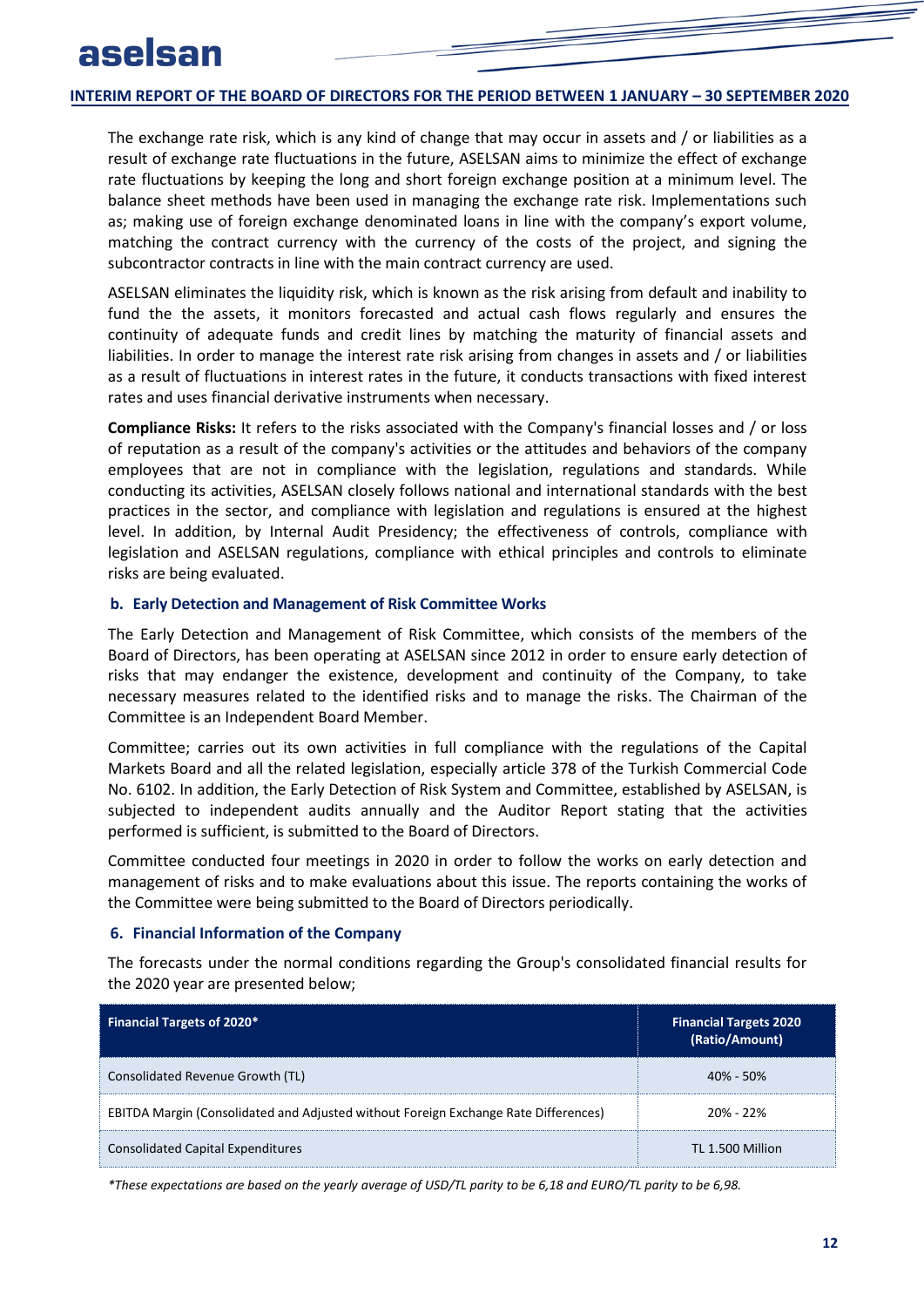### <span id="page-14-0"></span>**a. Financial Resources of the Company**

The most substantial financial resources of the Company comprise the advance and interim payments taken within the scope of the contracts signed and profits generated by the main activities.

During the period between 1 January - 30 September 2020, the cash requirements were met with the available cash, cash inflows from operations and Turkish Eximbank Export loans. During the period between 1 January - 30 September 2020, Turkish Eximbank Export loans amounting to EUR 106 Million, USD 50 Million and TL 50 Million with fixed interest rate and commercial bank loans amounting to EUR 149 Million and TL 250 Million with fixed interest rate were used.

As of 30 September 2020, there is a loan balance amounting to USD 400 Million, including USD 180 Million used from Turkish EximBank and USD 220 Million used from commercial banks.

### **Planned Measures To Improve the Financial Structure of the Company**

<span id="page-14-1"></span>As for the annual budgets and implementations for the period 2020-2022, the Group has adopted the principles as the basis to take care of savings in all kinds of expenditures, to follow up the advances and receivables closely, to pay attention to the proportion of the term and currency in purchasing and sales agreements and the risk status of the domestic/foreign suppliers and subcontractors.

### **b. Research and Development Activities**

The Group, as a leading defense industry establishment, develops advanced technology system solutions on land, air, naval and aerospace platforms, places great importance to Research and Development activities and technological gains since it was founded.

By following up on all kinds of technological developments pertaining to land, air, naval and aerospace platform product/system technologies, the Company not only applies technology but also designs, develops and produces product/system technologies in order to share or sell with/to national and international collaborations.

Projects are striving at maximum level in order to benefit from the technological opportunities existing in the country aiming to increase the national contribution share. For this purpose, cooperation is made with universities and various R&D organizations and importance is given to the use of local suppliers and subcontractors.

As for the projects carried out within the Group, Research and Development center application pursuant to the Law regarding the support of Research and Development activities numbered 5746 is being implemented. As for non-public R&D projects, the approval of TEYDEB (Technology and Innovation Support Programs Directorate) and ARDEB (Research Support Programs Presidency) are received and supported by the institutions.

Within the Company, there are six Research and Development centers within the scope of Defense System Technologies (SST), Radar Electronic Warfare and Intelligence Systems (REHİS), Microelectronics, Guidance and Electro-optics (MGEO), Communication and Information Technologies (HBT), Transportation, Security, Energy, Automation and Medical Systems (UGES) Vice Presidencies as well as ASELSAN Research Center of Vice Presidency of Technology and Strategy Management (GY). Currently, 4.101 staff are employed at the Group's Research and Development centers.

The Company also carries on its activities in METU Teknokent, Hacettepe Teknokent, Teknopark Ankara and Teknopark İstanbul within the scope of the Law numbered 4691 on Technology Development Regions. Group employed 711 staff within this region.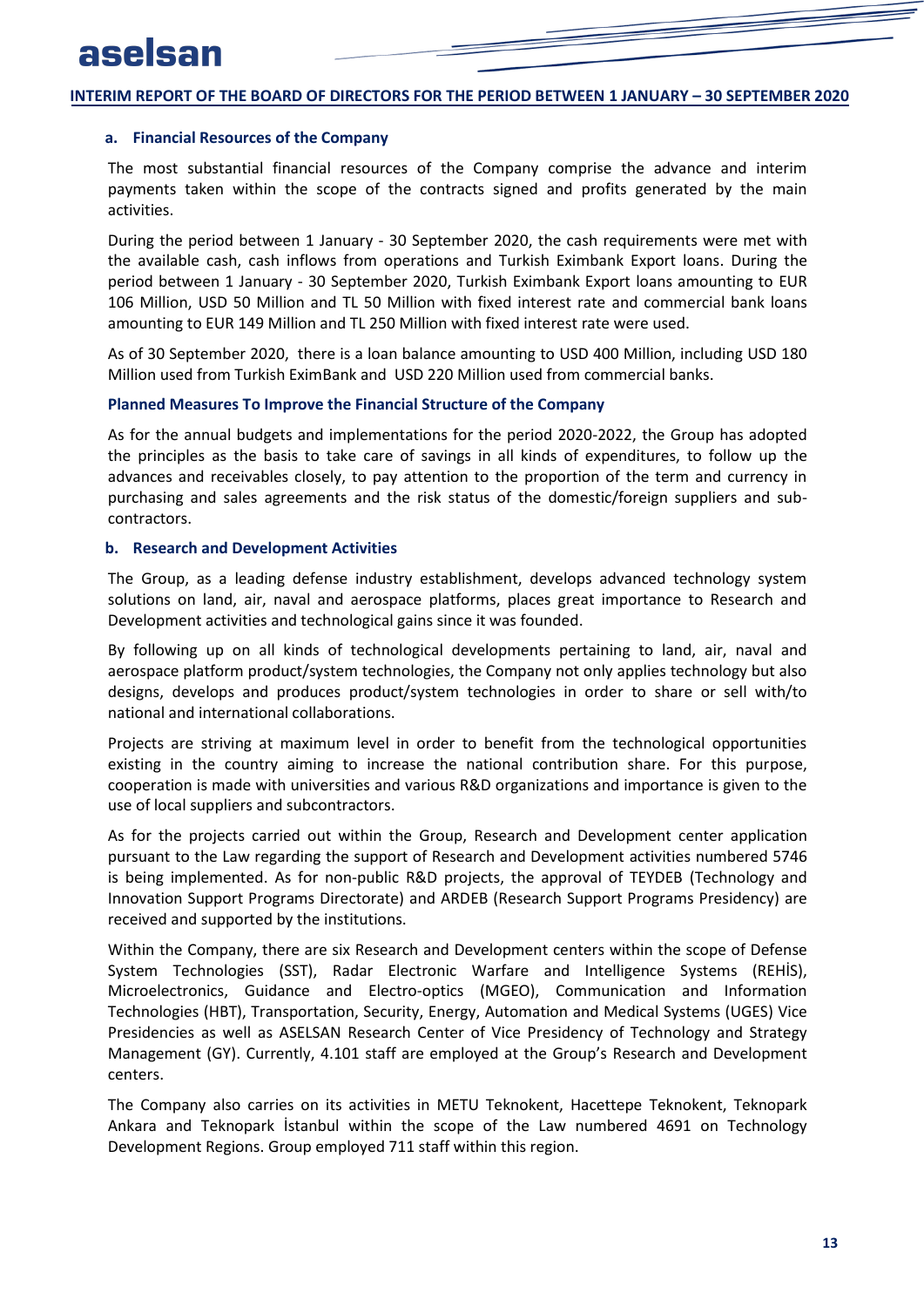### <span id="page-15-1"></span><span id="page-15-0"></span>**c. Progress in Investments and Degree of Incentive Utilization**

### **a. Investments**

Directing the Company's resources to profitable, high value added fields, where advanced technology is used, is anticipated in the first place by considering the global tendencies, technological developments and the actual and prospective requirements of all customers, particularly Turkish Armed Forces. The investments within the Company are carried out after detailed consideration of the technological plans, strategic plans and project requirements.

<span id="page-15-2"></span>During the current period, the investments, which will meet the needs of substructure and equipment in order to be used in research and development project have been sustained in compliance with the investment scheme in accordance with the policy of efficient use of resource.

### **b. Incentives**

Income tax withholding incentive, insurance premium support, stamp tax exemption and Research and Development incentive are utilized within the scope of the Law numbered 5746. In accordance to the Law regarding the Incentive of Research and Development Activities numbered 6676 published on Official Gazettes numbered 29636 on 26 February 2016 and The Law Regarding the Amendments on Delegated Legislation, the content of the law and incentives has been broadened and additional exceptions has been given. Income tax withholding incentive, insurance premium support and stamp tax exemption is utilized by being calculated over the salaries of the Research and Development personnel and not being paid to the relevant institution and the Research and Development discount is utilized by means of applying a discount on the corporate tax return. Aforesaid law is valid until the date of 31 December 2023.

Within the scope of the Teknokent Law numbered 4691, incentive on withholding income tax, insurance premium support and stamp tax exemption is applied. These are utilized by making calculations on Research and Development and software personnel wages and not being paid to the related institution. The gain obtained with reference to the execution of Technology Development Zones Law numbered 4691 is exempted from the corporate tax of 31 December 2023.

Between the period 1 January – 30 September 2020 because of having Research and Development centers, TL 163.427 Thousand within the scope of income tax withholding incentive, promotion of insurance premium, stamp duty exception; as a result of being active at METU Teknokent, Hacettepe Teknokent, Teknopark Ankara and Teknopark Istanbul, TL 45.236 Thousand incentives have been used.

Within the scope of the Research and Development Law No 5746 and Teknokent Law No 4691, TL 275.315 Thousand Corporate Tax advantage has been gained as of 1 January - 30 September 2020 period.

At the periods when Group's Research and Development expenses, which is subject of Research and Development discount, is higher than the principal amount of Research and Development discount which is indicated at corporate tax return, Corporate Tax ratio is 22% for the years 2018 - 2020 and 20% for the next years of distinction amount is evaluated as deferred tax income at financial tables.

Under TÜBİTAK Academic Support Programs, six 1003- Priority Areas R&D Projects and one 1004- Center of Excellence Support Programs are still in progress.

Under TÜBİTAK Public Support Program, nine R&D projects of 1007 Public Entities R&D Projects Support Program, which has the aim of meeting the needs of R&D of Public Entities and supporting of solving their problems as projects, are still in progress.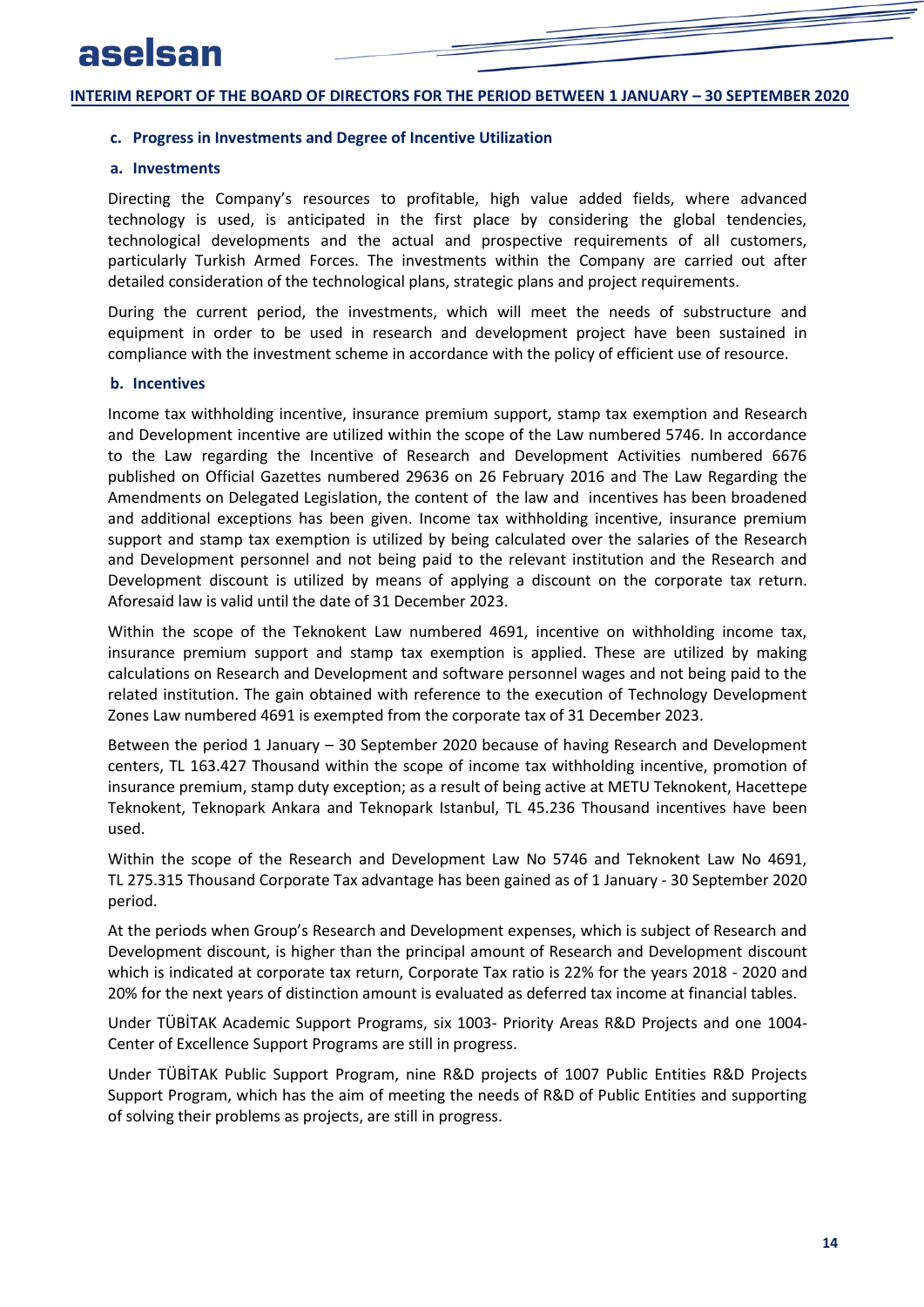2232 International Leader Researcher Program under TÜBİTAK bursary category has been designed for encouraging the transfer of Turkish Scientists and qualified researchers from abroad and making them continue their works in reputable academy, industry and establishments in Turkey. In 2019 one personnel is qualified under this support program and is still going on. Related to these programs incentives have been used.

In addition, there is one project carried out with in the scope of TÜBİTAK 1005 ARDEB-National New Ideas and Products Research Funding Program.

Market research, fair, and library support provided by the Support and Price Stabilization Fundy were obtained (TL 399 Thousand).

Within the context of "Taxes and Funds Exemption Certificate" received from Ministry of Trade of Republic of Turkey in order to increase exports and gain competitiveness in international markets, stamp duty and fee exemptions are used in export sales and deliveries and foreign exchange gain activities. (TL 15.851 Thousand)

Within the Decision Regarding the Governmental Grant in Investments, there are 5 Investment Incentive Certificates taken from General Directorate of Incentives and Implementation of Ministry of Industry and Technology of Republic of Turkey. With such incentive certificates, VAT exemption and customs tax exclusion are utilized (TL 15.605 Thousand).

VAT exemption is applied in domestic and foreign purchases and customs tax exemption is used in foreign purchases (TL 163.993 Thousand).

The sources, amounts and types of the incentives utilized are summarized in the table below collectively;

| <b>The Source of Incentives</b>                                                            | <b>Type of Advantage</b>                                | 30 September 2020           |
|--------------------------------------------------------------------------------------------|---------------------------------------------------------|-----------------------------|
|                                                                                            |                                                         | <b>Amount (TL Thousand)</b> |
| Research and Development Incentive<br>Law numbered 5746 and Teknopark Law<br>numbered 4691 | Corporate Income Tax                                    | 275.315                     |
| VAT Law numbered 3065                                                                      | <b>VAT Return</b>                                       | 163.993                     |
| Research and Development Incentive<br>Law numbered 5746                                    | Income tax withholding, Insurance<br>Premium, Stamp Tax | 163.427                     |
| Teknopark Law numbered 4691                                                                | Income tax withholding, Insurance<br>Premium, Stamp Tax | 45.236                      |
| <b>Export Incentive Practices</b><br>(Taxes and Funds Exemption Certificate)               | <b>Stamp Duty Exemptions</b>                            | 15.851                      |
| Ministry of Industry and Technology<br>Investment Incentives                               | <b>VAT and Customs</b><br><b>Duty Exemptions</b>        | 15.605                      |
| The Support and Price Stabilization Fund                                                   | Cash Support                                            | 399                         |
| <b>TUBITAK Support Programmes</b>                                                          | Cash Support                                            | 74                          |
| <b>TOTAL</b>                                                                               | 679.900                                                 |                             |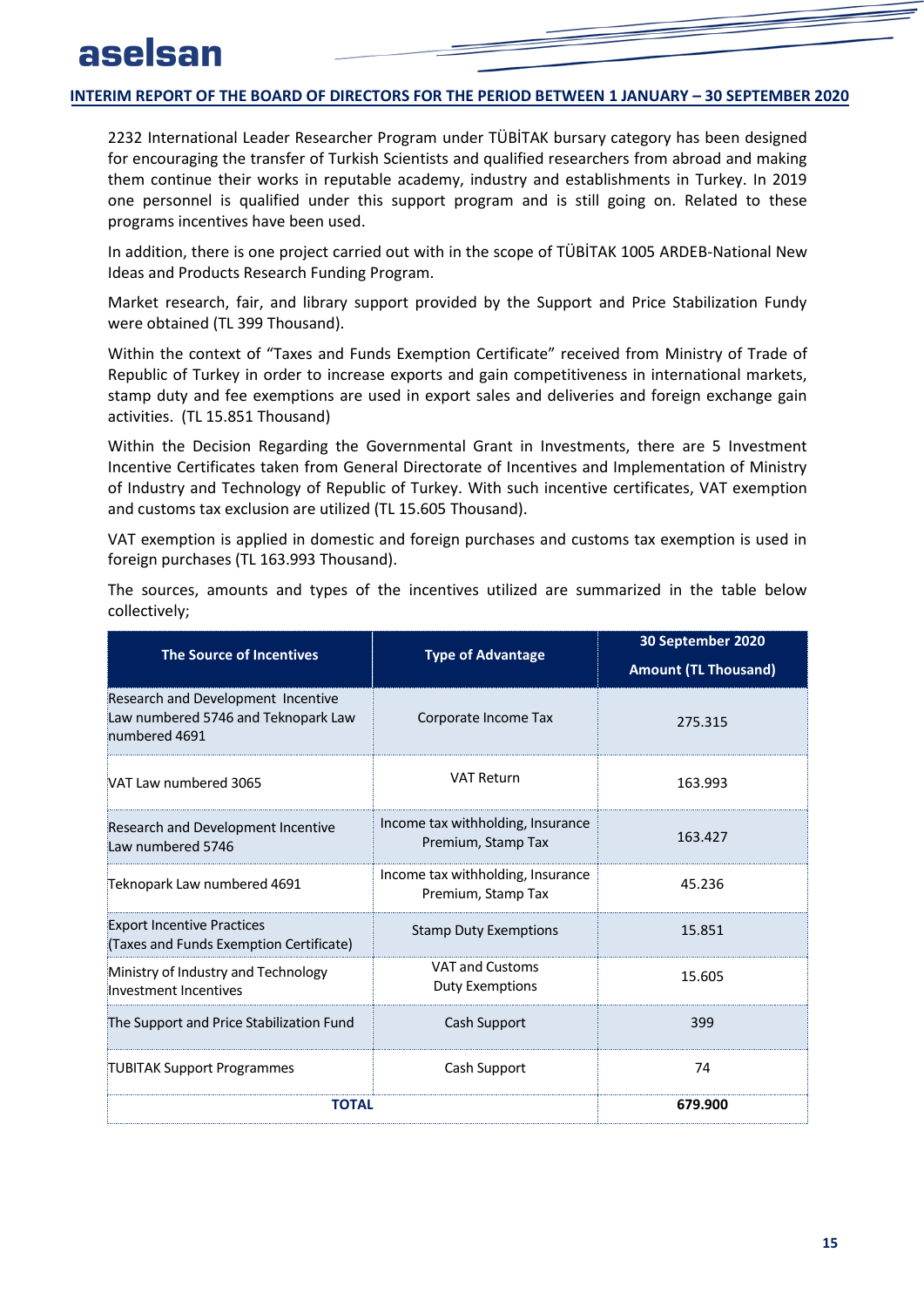### <span id="page-17-0"></span>**d. Revenue**

According to the relevant sales agreement terms and conditions, the Company's revenue from projects contains order based production, mass production product sales, services, commodities and progress billing sales. Sales terms and conditions are subject to change as for the respective agreements.

Substantial part of production has been realized based on orders. All related processes are being managed efficiently since product requirements, quantities and prices are different.

Works in order to perform distinctive business development and marketing activities in global markets to increase efficiency in international markets and exports have been continued.

<span id="page-17-1"></span>

| <b>Revenue</b><br>(TL Thousand) | 30 September 2020 | 30 September 2019 | Δ%     |
|---------------------------------|-------------------|-------------------|--------|
| Domestic sales                  | 7.892.613         | 6.840.306         | 15%    |
| Exports                         | 530.055           | 807.367           | $-34%$ |
| <b>TOTAL</b>                    | 8.422.668         | 7.647.673         | 10%    |

### **e. Financial Ratios**

As of 30 September 2020, the Group's financial statements prepared in accordance with the Communiqué Series II, No: 14.1 "Communiqué on Capital Market Financial Reporting Standards" issued by Capital Markets Board. Based on this, financial ratios are presented as below.

| <b>Financial Ratios</b><br><b>Consolidated Financial Position</b> | 30 September 2020 | <b>31 December 2019</b> |
|-------------------------------------------------------------------|-------------------|-------------------------|
| <b>Current Ratio</b>                                              | 1.92              | 1.80                    |
| Liquidity Ratio                                                   | በ.ዓ4              | 1.00                    |
| Short Term Current Liabilities / Total Financial Liabilities      | 62.3%             | 99.6%                   |
| Total Financial Liabilities / Total Assets                        | 11.3%             | 8.7%                    |

| <b>Financial Ratios</b><br><b>Consolidated Income Statement</b> | 30 September 2020 | 30 September 2019 |
|-----------------------------------------------------------------|-------------------|-------------------|
| <b>Gross Profit Margin</b>                                      | 26.6%             | 24,2%             |
| <b>Operating Profit Margin (EBIT)</b>                           | 19,0%             | 18,2%             |
| Adjusted EBITDA Margin (*)                                      | 21.6%             | 20.4%             |
| Net Profit Margin                                               | 35,5%             | 25,8%             |
| Return On Equity (ROE)                                          | 30,8%             | 23,9%             |
| Net Working Capital / Net Sales                                 | 55,2%             | 49,9%             |
| Return on Assets (ROA)                                          | 17.0%             | 12,7%             |

<span id="page-17-2"></span>*(\*) General administrative expenses, marketing expenses and research and development expenses are substracted from and current period's depreciation and amortization expenses are added to the gross profit in calculation of EBITDA value. Other operating income and other operating expenses are not included in the calculation.*

### **7. Changes in the Legislation Which Would Have Significant Impact on the Activities of the Company**

There is no change in the legislation within the reporting period.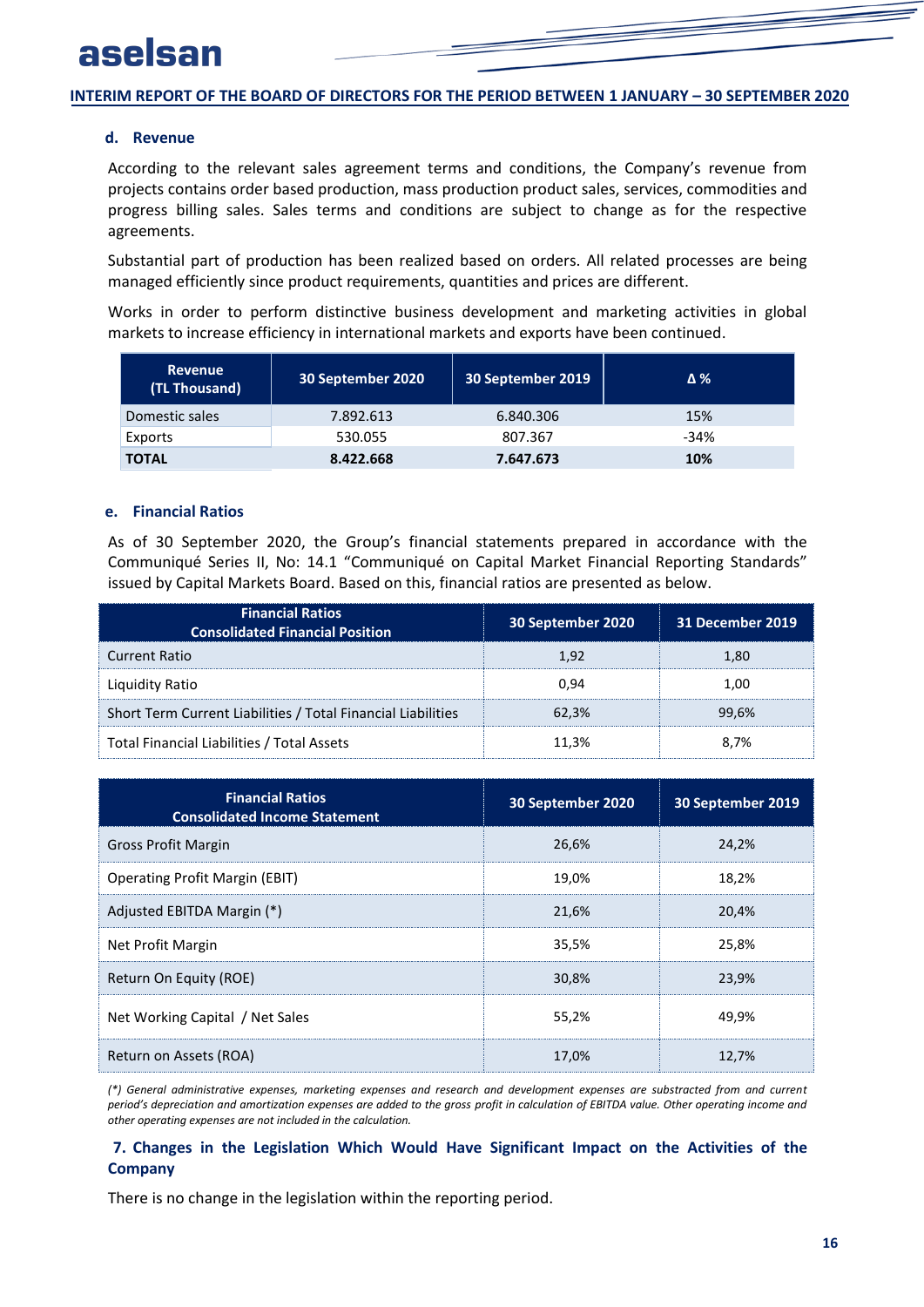### <span id="page-18-1"></span><span id="page-18-0"></span>**8. Compliance Report on Corporate Governance Principles**

"Corporate Governance Compliance Report" will be announced in the year-end report of the Board of Directors.

### **9. Information Regarding the Lawsuits of the Group**

The lawsuits and execution proceedings filed by or against the Group as of 30 September 2020 are summarized below;

| <b>Description</b>                                         | 30 September 2020<br>(TL Thousand) |
|------------------------------------------------------------|------------------------------------|
| Ongoing lawsuits filed by the Group                        | 110.157                            |
| Execution proceedings carried on by the Group              | 264.017                            |
| Lawsuits proceedings carried against the Group             | 27.405                             |
| Execution proceedings carried against the Group            | 2.571                              |
| Lawsuits finalized in favor of the Group within the period | 1.348                              |
| Lawsuits finalized against the Group within the period     | 2.909                              |

<span id="page-18-3"></span><span id="page-18-2"></span>There has not been any final judicial decision against the Group due to the violation of employee rights or the responsibility related with work accidents within 2020.

### **10. Information Regarding the Transactions Made within the Reporting Period**

### **a. Changes in the Articles of Association**

<span id="page-18-4"></span>Within the scope of the dividend distribution of the Company in 2019, the issue of increasing the capital from TL 1.140.000.000 to TL 2.280.000.000 and amending the 6th article of our Company's Articles of Association was registered by Ankara Chamber of Commerce on 27.07.2020.

### **b. Collective Agreement Implementations, Rights and Benefits Provided to the Personnel and Workers**

The Group recruited a total number of 1.370 people (17 with fixed-term contract) as the personnel including fixed-term contracted personnel, disabled and terror-stricken personnel during the period 1 January - 30 September 2020 and the number of people quit for the same period is 259 (10 with fixed- term contracted).

<span id="page-18-5"></span>The rights and benefits provided to the personnel by the Company are bonus payments, meal allowances, marriage benefits, maternity benefits, death allowances, transportation, private health insurance, and childcare and kindergarten benefits. The average number of personnel employed by the Group as of 30 September 2020 is 8.462.

### **c. If it is an affiliate company, the legal transactions carried out in favor of the parent company or its affiliate with the parent company, with an affiliate company connected to the parent company with the direction of the parent company and all other measures taken or avoided to be taken in favor of the parent company or its affiliate in the previous activity year**

There has not been such an event within the reporting period.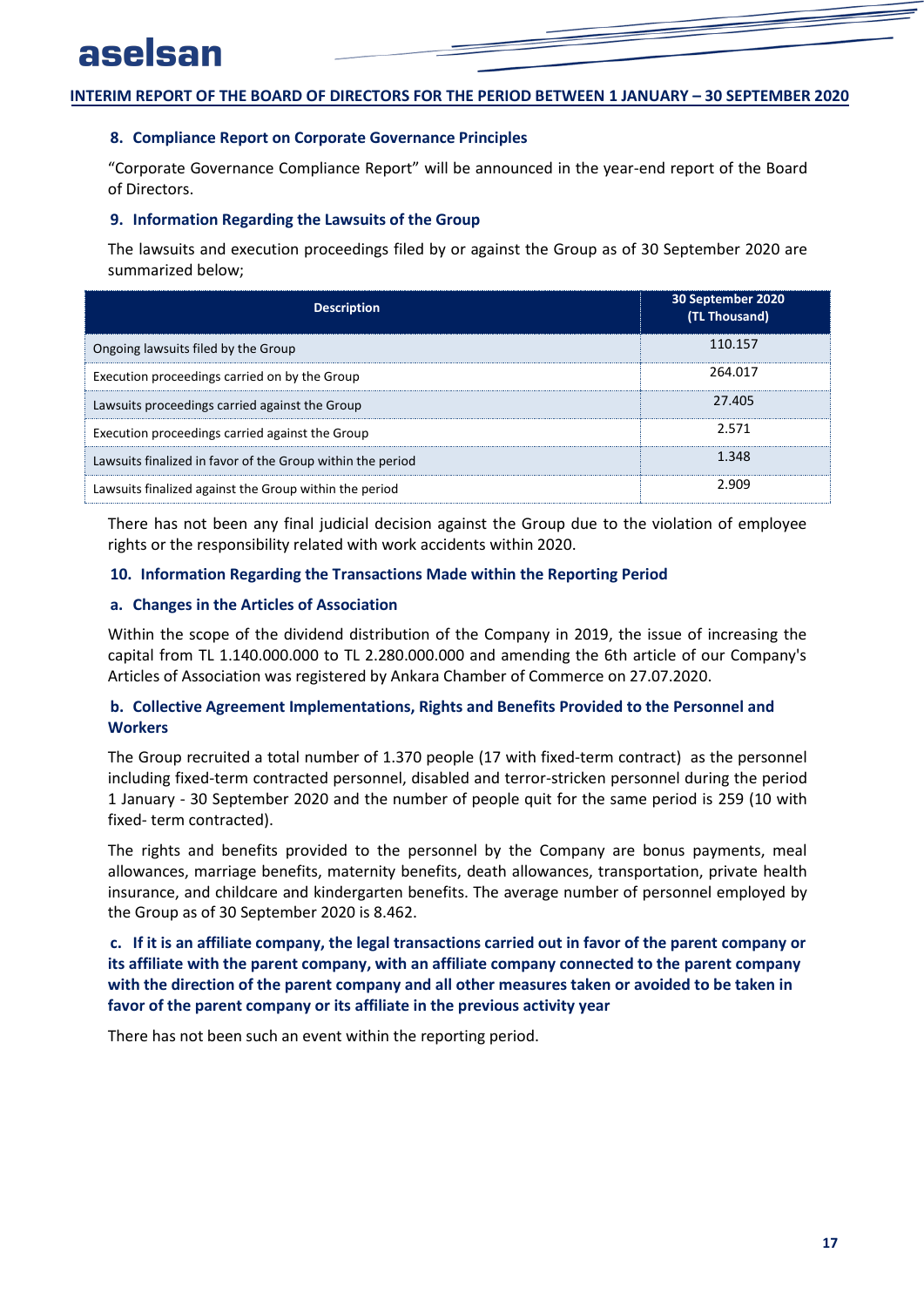<span id="page-19-0"></span>**d. If it is an affiliate company, whether any counter performance was realized for each legal transaction according to the known status and conditions at the time the legal transaction mentioned in article iii was realized or at the time the measures were taken or avoided to be taken and whether the company incurred losses due to the taken or avoided measure and if the company incurred losses to observe whether this was equalized or not**

<span id="page-19-1"></span>There has not been any material event that affects the Company's financial statements within the period.

### **e. Information Regarding the Donations and Social Responsibility**

Within the period of 1 January - 30 September 2020, the donations made by the Group are as below.

| <b>Foundation</b>                                     | 1 January - 30 September<br>2020 (TL Thousand) |
|-------------------------------------------------------|------------------------------------------------|
| Kara Kuvvetleri Komutanlığı (Turkish Land Forces)     | 3.150                                          |
| Jandarma Genel Komutanlığı (Gendarme General Command) | 2.919                                          |
| Biz Bize Yeteriz Türkiyem Campaign                    | 1.500                                          |
| ASİL Derneği (ASİL Foundation)                        | 476                                            |
| Sivas Cumhurivet University                           | 298                                            |
| Ankara Science High School                            | 14                                             |
| ΤΩΤΔΙ                                                 | 8.357                                          |

### <span id="page-19-2"></span>**11. Events After the Reporting Period**

After the reporting period, the Group has signed contracts amounting to USD 52 Million.